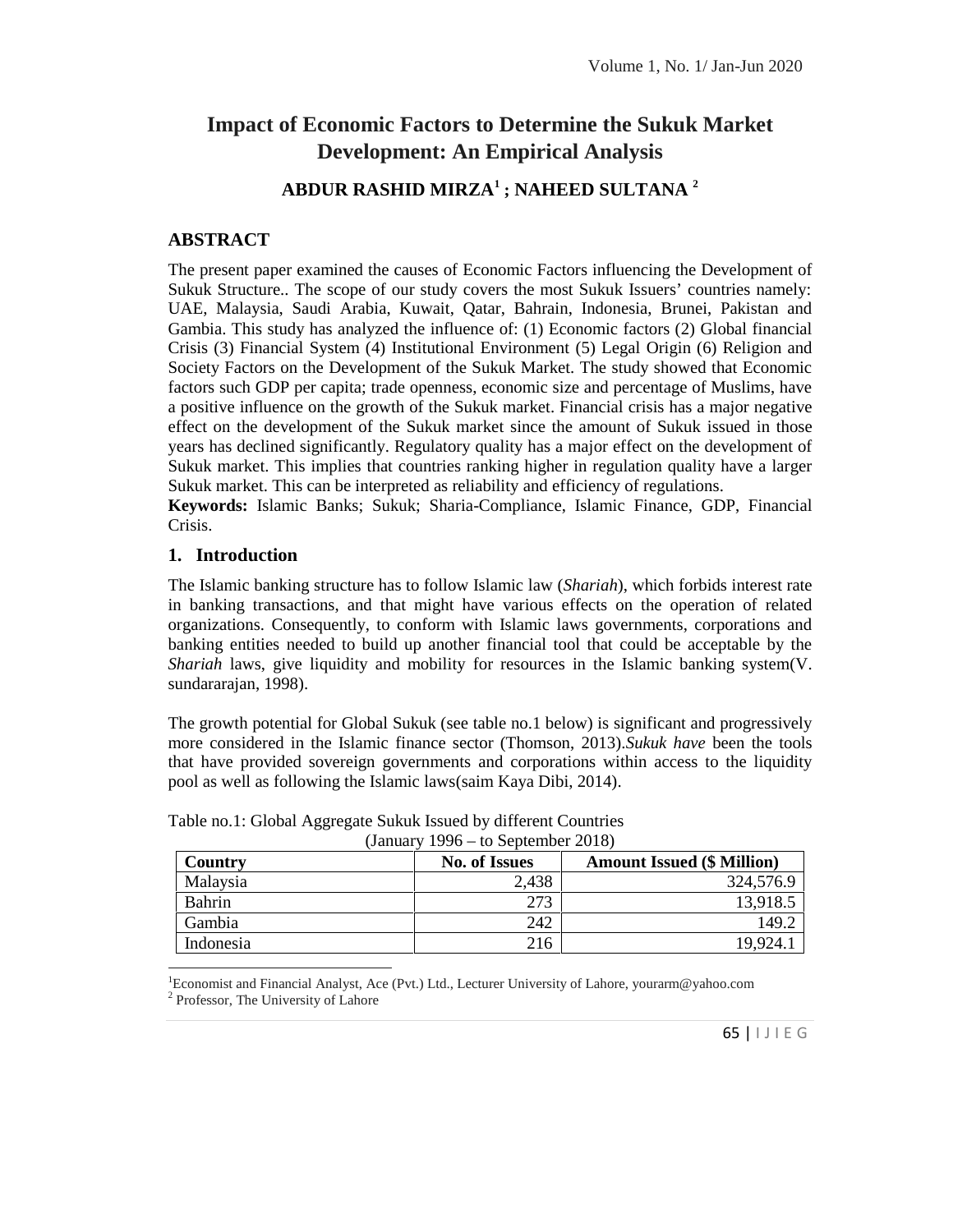| Brunei Darussalam     | 95             | 4,980.7   |  |
|-----------------------|----------------|-----------|--|
| <b>UAE</b>            | 73             | 47,876.4  |  |
| Saudi Arabia          | 64             | 39,296.0  |  |
| Pakistan              | 57             | 6,348.9   |  |
| Kuwait                | 22             | 2,992.4   |  |
| Qatar                 | 19             | 19,245.6  |  |
| Turkey                | 9              | 5,469.7   |  |
| Singapore             | 9              | 984.2     |  |
| <b>United Kingdom</b> | 5              | 279.1     |  |
| <b>United Stated</b>  | 3              | 765.7     |  |
| China                 | 3              | 274.7     |  |
| Yemen                 | $\overline{2}$ | 251.5     |  |
| Sudan                 | 3              | 220.9     |  |
| Germany               | $\overline{2}$ | 190.9     |  |
| Iran                  | 4              | 132.8     |  |
| Jordan                | 1              | 120.3     |  |
| Japan                 | 1              | 100.0     |  |
| Kazakhstan            | 1              | 73.3      |  |
| France                | 1              | 0.7       |  |
| <b>Grand Total</b>    | 3,543          | 488,172.5 |  |

Source: Turkey Islamic Finance Report 2014

This study tries to recognize the influence of the Economic factors on the construction of a certain Structure of *Sukuk* in the most Sukuk issuers' countries namely: Saudi Arabia, Kuwait, UAE, Bahrain, Qatar, Indonesia, Malaysia, Brunei, Pakistan and Gambia. In particular, we will try to study the influence of (1) Economic factors (2) Global financial Crisis (3) Financial System (4) Institutional Environment (5) Legal Origin (6) Religion and Society Factors on the Development of the *Sukuk* Market. This study also tries to examine the determinant of choosing some particular structures of Sukuk to a certain extent.

The scope of our study covers the most *Sukuk* issuers' countries namely: Malaysia, Saudi Arabia, Kuwait, UAE, Bahrain, Qatar, Indonesia, Brunei, Pakistan and Gambia observed over the period 2003-2012. Using a panel data analysis under the fixed and random effects specifications, we find a confluence of numerous variables drives the development of Sukuk market.

This study contributes to the literature in several ways. This study focuses on the determinant of growth of the Sukuk markets worldwide. Further, this paper focuses on the influence of the Economic factors on the construction of a certain Structure of Sukuk globally, an area that continues to lag in the Islamic finance literature. Our findings disclose that Sukuk market will have a strong prospective of growth worldwide in the next years.

# **2. Literature Review**

for resource<br>kuk consider<br>representing<br>66 |  $\vert \downarrow \vert$   $\vert \in \mathbb{G}$ *Sukuk* are financial instruments used for raising funds, and are also considered for resource mobilization, for public or private sector(A. Mohd, 2010). Additionally, Sukuk consider being investment products and can be expressed as "certificates of equal value representing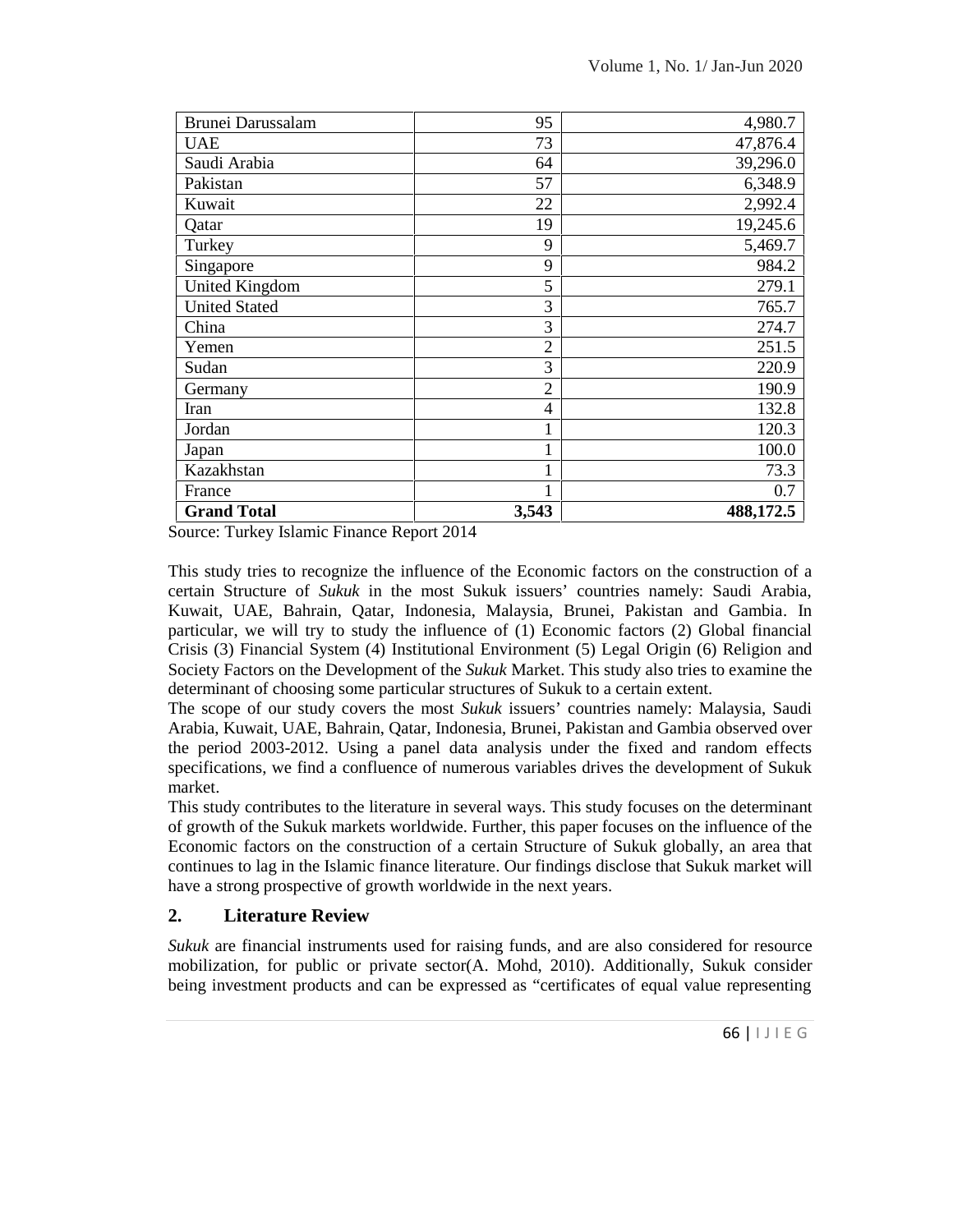undivided shares in ownership of tangible assets, usufructs and services or in the ownership of the assets of meticulous projects or special investment activity"(A. Mohd, 2010).

*Sukuk* are considered as securities and possess very similar features to conventional bonds, this is why the financial media label them as Islamic bonds. Though, Ariff and Safari showed there are major differences in yield of *Sukuk* against yield of conventional bonds. However, the study does not show the fundamental relation between yields of these two types of securities. There are the guidelines shown by the Accounting and Auditing Organization for Islamic Financial Institutions (AAOIFI) that highlight the differences between Sukuk and conventional bonds. These guiding principles show that *Sukuk* do not symbolize a debt owed to the certificate holder by the issuer and that the owners share in the returns and bear the losses.

### **2.1.Types of Sukuk**

**Ijarah Sukuk:** These certificates are released on separate assets that are identified on the balance sheet. The assets can be any fixed assets to be leased such as vehicles, aircrafts, land and ships(Said, 2011).

**Hybrid/Pooled Sukuk:** Those types of *Sukuk* consisted of the underlying pool of assets that may be of *Istisna'a*, in which the investor normally uses a parallel *Istisna'a* contract and enters a contract with a subcontractor building the facility being financed. The government authority or private company will need to authorize the project by providing the details of the specifications and timing of the schemes to be able to use *Istisna'a*(Said, 2011). The other types of *Sukuk* would be *Murabahah* these bonds have been very successful in the case of investment deposits with Islamic banks; where the return is calculated annually based on the bank's profits.

**Variable Rate Redeemable:** *like Musharaka Sukuk*, those types of *Sukuk* engage forming a partnership or company to propose financing with members. The sharing in profits in this mode of security will be based on correlation to the weight of their investment share (Said, 2011).

**Fixed-Rate Zero-Coupon Sukuk:** is a type of *Sukuk* that can be created where the assets to be mobilized do not yet exist. Afterward, the objective of the fund mobilization would be to create more assets on the balance sheet of the company via *Istisna* (Said, 2011).

**Salam Sukuk:** is a type of *Sukuk* where a business needs to manufacture an explicit product at a future date, sells products in advance, and sets a delivery date in the future to monetize from the assets through the issuance *Sukuk al-Salam*(Said, 2011).

**Bai' Bi-thaman Ajil (BBA)/Bai' Muajjal Sukuk:***is* a type of that deferred payment sale of goods permitted in Shariah. According to some Islamic scholars, this type of *Sukuk* would have a mutually agreed price that could be different from the spot price.

# **3. Research Question**

Does Economic Factors persuade the Construction of Certain Structure of *Sukuk*?

# **4. Methodology and Model**

is. Empirical<br>system (4)<br>67 |  $\vert \ \vert$  J  $\vert \ \epsilon$  G In this section, we will present the methodology and the multivariate analysis. Empirical finding on: (1) Economic factors (2) Global financial crisis (3) financial system (4)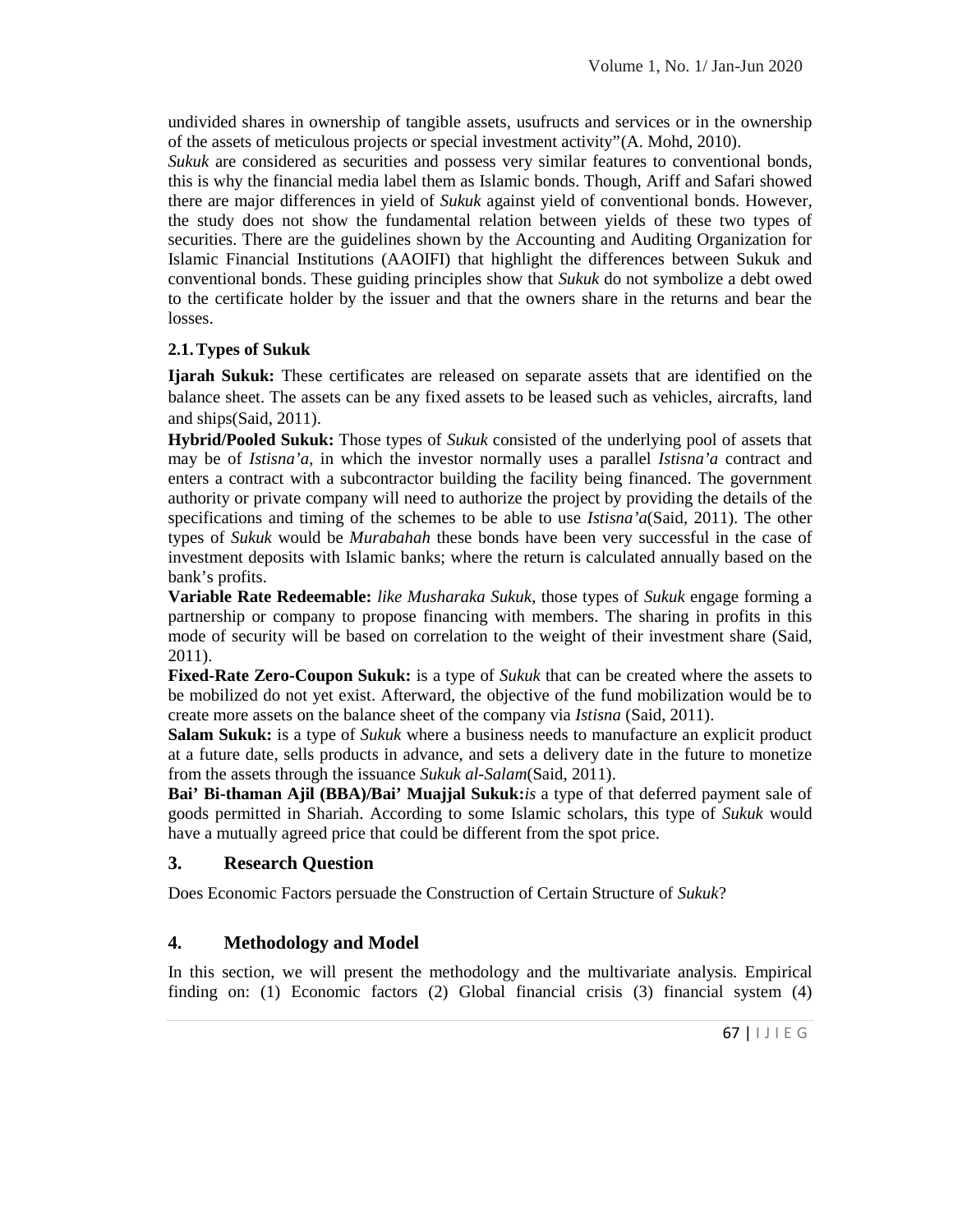institutional environment (5) Legal origin and (6) Religion and society determinants of the Sukuk market development are also presented for 10 countries namely: Malaysia, Saudi Arabia, Kuwait, UAE, Bahrain, Qatar, Indonesia, Brunei, Pakistan and Gambia.

#### **4.1. Model**

The panel data comprises 10 countries (including 3 from different regions). The data covers the period 2003-2012 at an annual frequency for a maximum of hundred years of observations. Data were selected according to data accessibility for all the relevant variables. Data were collected from Zawya database. Table no.2 Presents and describes the list and source of variables used in this study.

Our model will be as follow: The model to be estimated is:  $Y_i = (a_i + \beta X_i, t + \mu i,$  For  $i = 1, 2...N, t = 1, 2...Ti)$ 

Where *Yi,t* the dependent variable: Sukuk issued as share of GDP, *Xi,t* is a matrix of factors that could explain the development of Sukuk market in the 10 observed countries, made up of Economic variables**,** institutional quality, indicators of the financial system, Global financial crisis, Legal origin, market regulation, religion and society. *αi*is the unobserved country specific fixed effect, *μi,t* is the error term for each observation. Fixed effects as well as random effects models are considered in this study. We use the Hausman test to select the suitable estimator. If the Hausman test discards the null hypothesis that the individual effects are not correlated with the explanatory variables, the most appropriate estimation would then be the fixed-effects model.

#### **4.2.Definition of Variables and Data**

The Independent Variables of the study would be Economic variables such as:

#### **4.2.1. Economic Factors:**

**Economic Size**: is measured by GDP at purchasing power parity PPP (EC SIZE). This indicator has been used in the literature to measure country size.

**Interest Rates:** is measured by interest rate spread, lending rate minus LIBOR. Higher rate of interest gives the impression to have a depressing impact on issuance and development of both bonds and *Sukuk* market since a small number of firms can issue bonds/*Sukuk* when interest rates are high. We anticipate a negative relationship between nominal interest rate instability and *Sukuk* market development. Rising interest rates hinder the diffusion of *Sukuk* market because they lift the opportunity cost for less religious individuals to buy *Sukuk*. The interest rate is also considered as an indicator of economic instability.

**Inflation:** Economic stability is an important factor for the development of financial development. We consider the current inflation as our  $2<sup>nd</sup>$  indicator of Economic stability. We anticipate that there is a strong negative relationship between inflation and *Sukuk* market development. A stable Economic environment is favorable to the development of both *Sukuk* market and bonds market.

The US of Bakan<br>il prices, (2)<br> $\overline{68}$  | 1 J | E G **Oil Revenues:** To capture this outcome, we use three indicators of oil revenues: (1) Oil prices (OILPRI): as the measure of oil prices we have considered the crude oil prices, (2)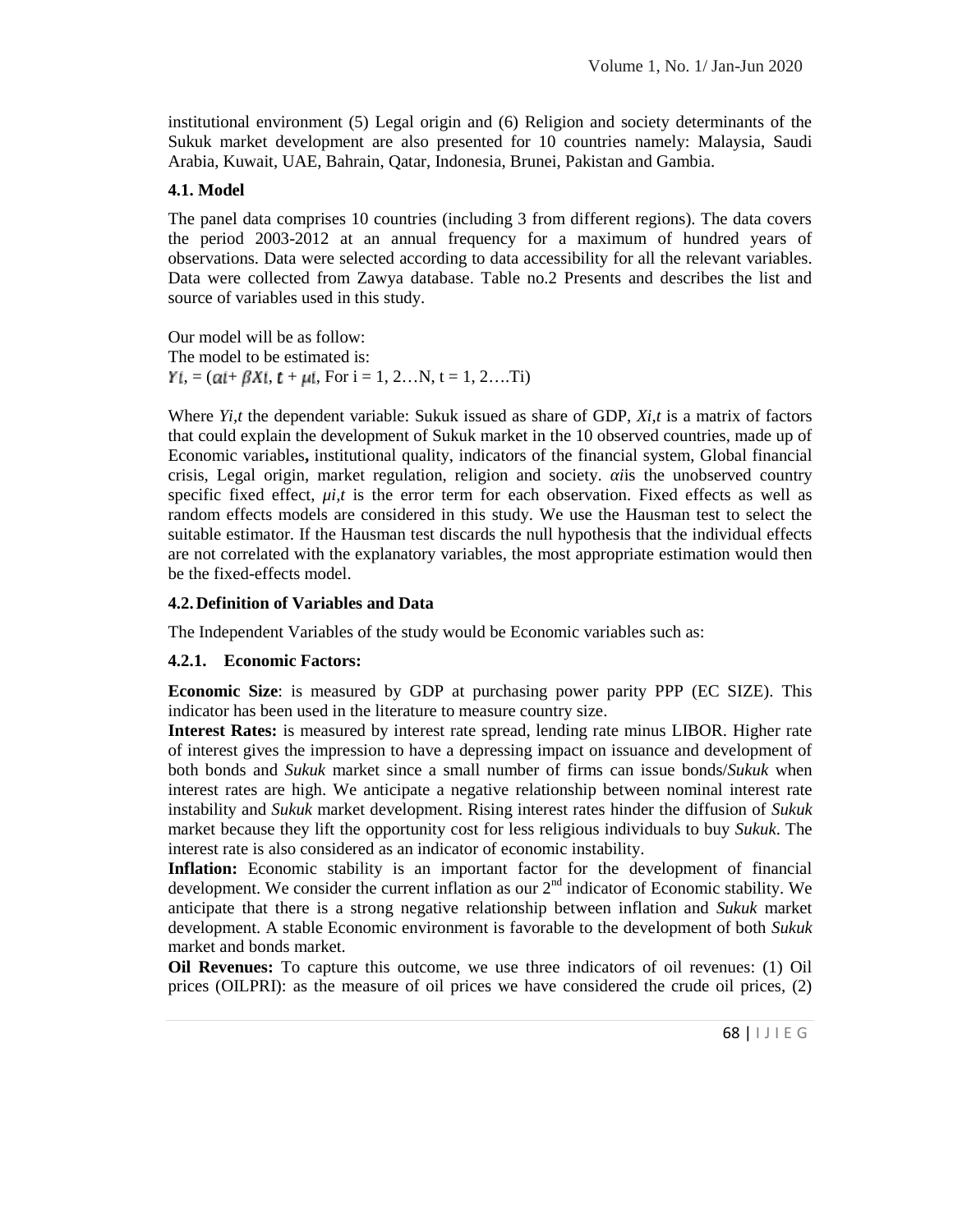Value of oil exports (OILEX) and (3) Oil rents to GDP ratio (OILRENTS). We anticipate that all oil revenue indicators have a positive effect on the growth of *Sukuk* market.

**Openness of an Economy:** is measured as the ratio of export to GDP. Various studies have stressed the significance of the degree of openness of an economy in determining market development (Zingales, 2001). The expected sign must be positive the Economic growth is measured by GDP per capita (EC growth). We expect that Economic growth will have a positive impact on the progress of the *Sukuk* market.

**Population:** we use total population to examine the result of the population on the growth of Islamic finance.

#### **4.2.2. Financial Crises:**

**Global Financial Crisis:** will be used to recognize its impact on the growth of the Sukuk market. According to Standards and Poor's rating agency report, the World financial crisis has encouraged growth of the *Sukuk*(Said, 2011).

**Dubai Sukuk Crisis:** will be used to understand its impact on the development of the Sukuk market.

### **4.2.3. Indicators of Financial System:**

**Islamic Banking System Size:** measured as Islamic financial assets to GDP, is also determinant of *Sukuk* market development. Islamic financial Institutions serve as dealer's markers, and their existence is required for the development of the *Sukuk* market. In addition, Islamic banks and *Sukuk* markets in providing Shari'a-compliant financial mechanisms and in the other hand well-developed Islamic financial system can divest *Sukuk* of market share.

**Banking System Size**: measured as domestic credit provided by the banking sector to GDP, is always described in the literature as a determinant of the bond market development. It seems to be interesting to see the outcome of this variable on the development of *Sukuk* market.

**Bonds Market Size:** is measured as the value of bonds issuance to GDP, we judge this variable to check if *Sukuk* market can be an alternate of the conventional bond market or a complement. The effect of the conventional bonds market on the development of *Sukuk* market appears vague now.

**Country Credit Rating:** is an assessment done by a private rating agency that indicates the risk level of the investing environment of a country, which can be used by investors looking to invest abroad. We expect that the sovereign credit rating will have a positive impact on the *Sukuk* market development.

#### **4.2.4. Institutional Quality:**

We will use three variables to measure the institutional environment: (1) rules of law (2) control of corruption (3) regulation quality.

d the course,<br>ssessment of<br>vance of the<br>69 |  $1 \cup 1 \in G$ **Rule of Law:** The area to which agents have assurance in and abide by the rules of society including the quality of contract enforcement and property rights, the police and the course, as well as the possibility of crime and violence. The law subcomponent is an assessment of strength and neutrality of the legal system while order assesses popular observance of the law.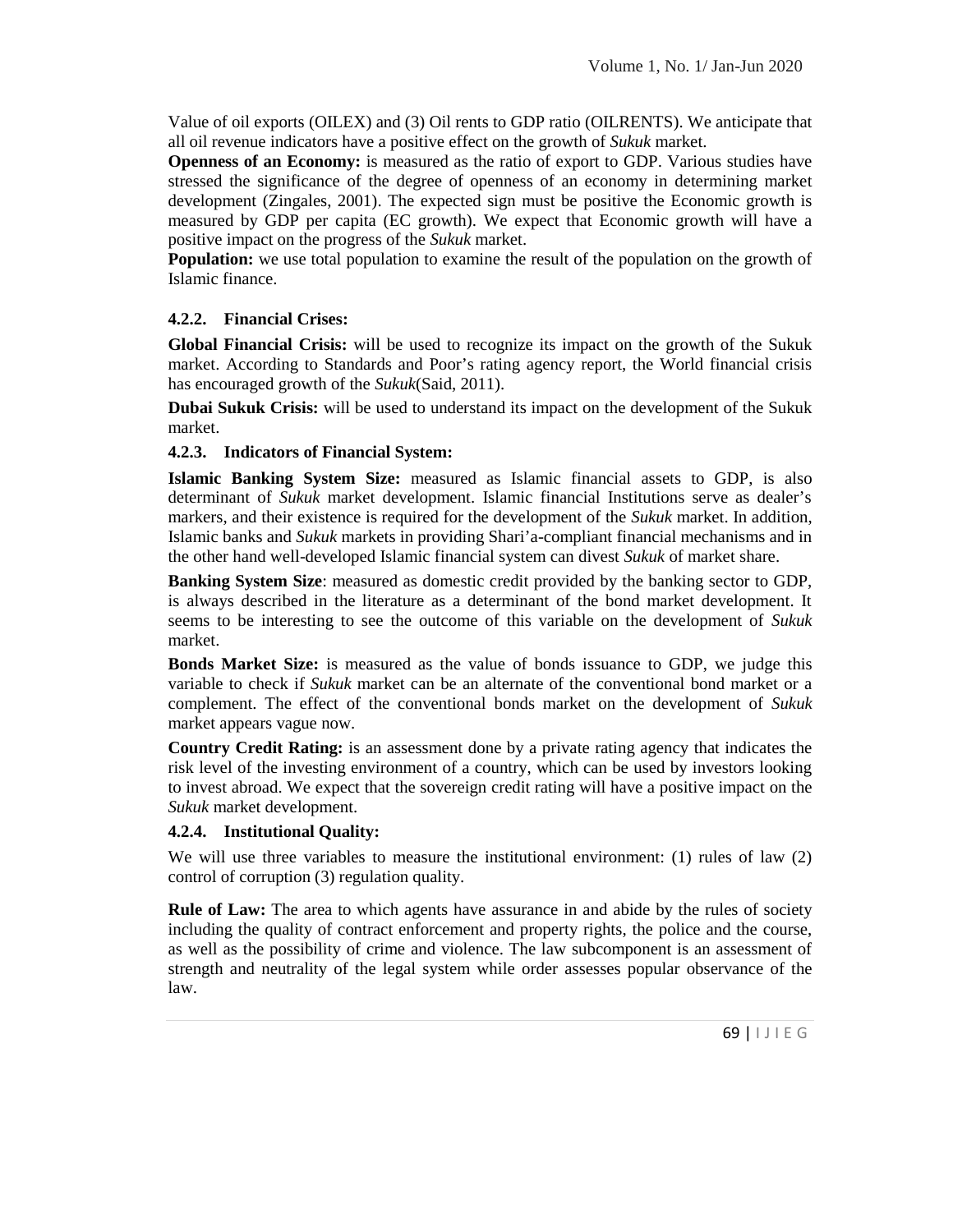**Control of Corruption:** The area to which public power is exercised for private again, including together petty and grand forms of corruptions, in addition to capture of the state by elites and private interests. A high level of corruption that undermines law enforcement will be negatively related to Sukuk market expansion.

**Regulatory Quality:** The capability of the government to provide sound regulations and policies that enables and promotes private sector development. These variables have been rescaled to presuppose values between zero and one. In all cases, larger values specify better institutions. We expected a positive association between Sukuk market development and indicators of institutional quality.

### **4.2.5. Legal Origin Factors:**

**The Shari'a Law:** is a dummy variable equal to one, if the country adopted a pure Law from the Shari'a law and zero otherwise.

**Mixed Civil Law / Shari'a Law:** is a dummy variable equal to one, if the country adopted a mixed Law from the French Civil law and Shari'a law and zero otherwise.

**Mixed Common Law/ Sharia Law:** is a dummy variable equal to one, if the country adopted a mixed Law from the French Civil law and Shari'a law and zero otherwise.

### **4.2.6. Religion and Cultural Factors:**

**Muslim:** is a dummy variable equal to one, if the country's primary religion is Islam and zero otherwise. Actually, the higher percentage of Muslims in a country, the quicker development of Islamic banks.

**Ethnic Fractionalization:** is an indicator of ethnic diversity. It measures the probability that two randomly selected individuals from a given country will not belong to the same ethnic group arguing that ethnic diversity leads to corruption and low efficiency in governments that expropriate the ethnic losers. When this view is applied to the financial sector, the inference is that greater ethnic diversity implies the implementation of policies and institutions that are focused on maintaining power and control, rather than on creating an open and competitive financial system.

# **5. Results**

# **5.1. Descriptive Statistics**

For the period 2003-2018, Malaysia is the biggest *Sukuk* issuer (57%) of total *Sukuk* issued as described by figure 1. Brunei is the  $2<sup>nd</sup> Sukuk$  issuer, (18%) and UAE is the  $3<sup>rd</sup>$  (8%). Figure 2 describe the different structure of *Sukuk* issued during the period 2003-2018. *Ijarah Sukuk* is the most *Sukuk* structure used (37%). *Murabaha Sukuk* represents 31% of *Sukuk* issued, *Musharaka* 12%, *Mudaraba* 4% and *Bai bitamam al ajal* 12%.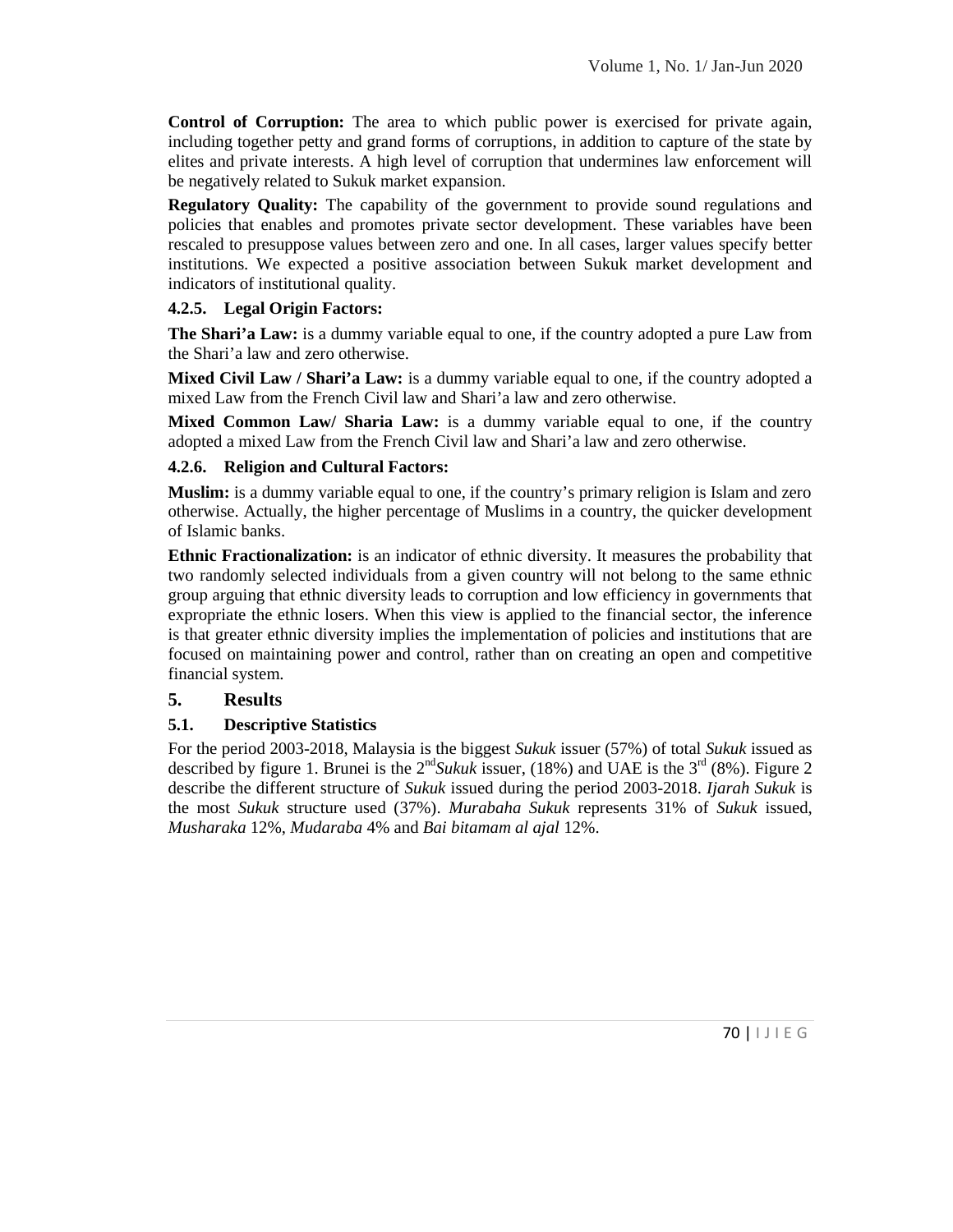

Figure 1: Global *Sukuk* Issuance by Country during the Period 2003-2018





#### **5.2. Regression Results**

Tables 3, 4, 5 and 7 present the regression results of the importance of (1) Economic factors (2) Global Financial Crisis (3) Financial System (4) Institutional Environment (5) Legal Origin and (6) Religion and Society determinants of the *Sukuk* market development on *Sukuk* market development.

Table no.3: Economic Determinants of Sukuk Market Development

| (Economics<br>Indicators) | <b>Measured by</b>                              | <b>Source</b> |
|---------------------------|-------------------------------------------------|---------------|
| Economic Size             | GDP at purchasing power parity (EC size)/       |               |
| (EC)                      | Population (POP)                                | World Bank    |
| Interest rates<br>(INTER) | Interest rate spread (lending rate minus LIBOR) | World Bank    |
|                           |                                                 |               |
|                           |                                                 | 71   IJIEG    |
|                           |                                                 |               |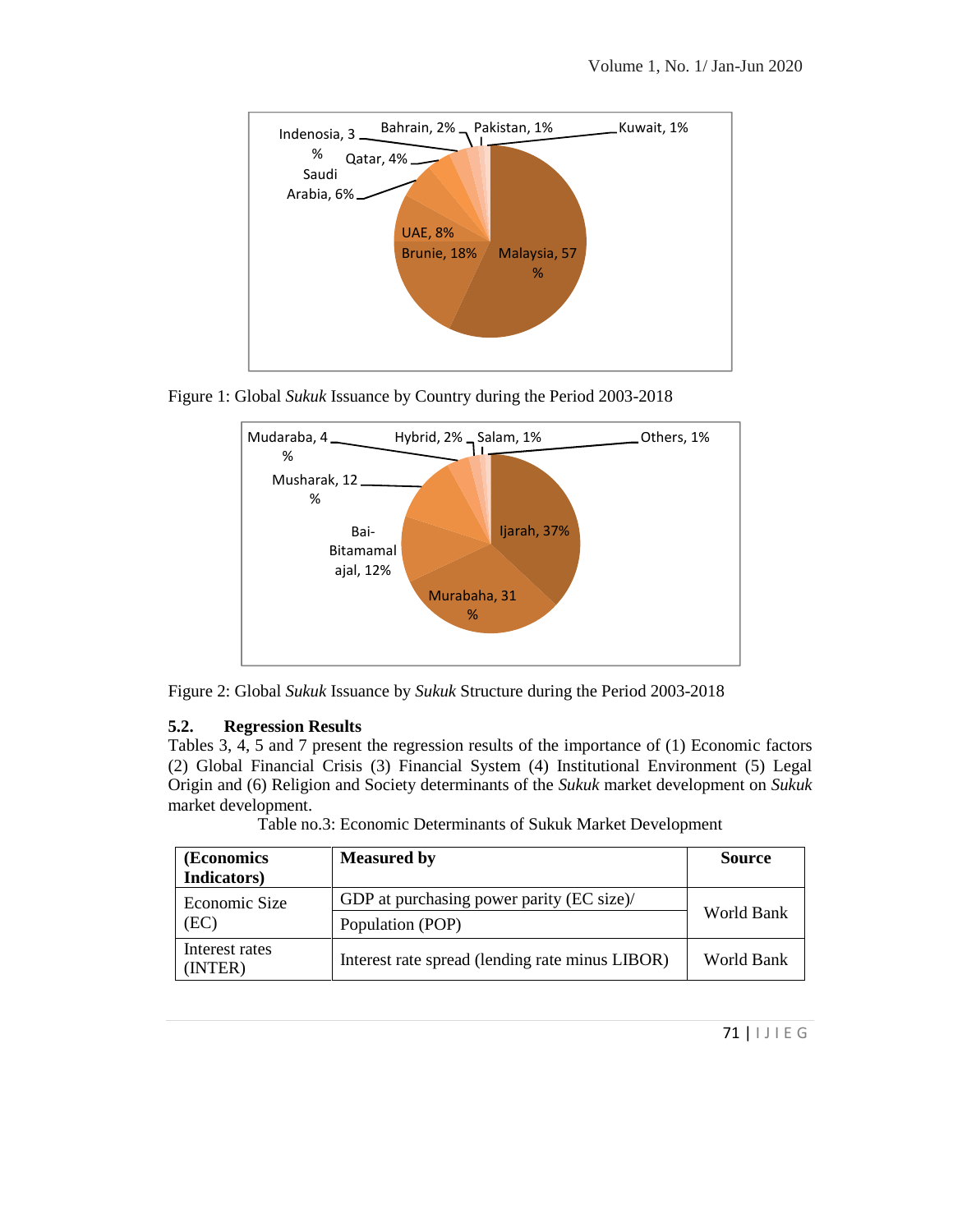| Inflation (INF)                       | Inflation (INF)                                                                    | World Bank                                 |
|---------------------------------------|------------------------------------------------------------------------------------|--------------------------------------------|
| Openness of an<br>economy TO          | <b>Export to GDP</b>                                                               | World Bank                                 |
| The economic<br>growth<br>(EC growth) | GDP per Capita                                                                     | World Bank                                 |
| OIL revenue                           | Values of oil exports (OILEX)                                                      | <b>OPEC</b>                                |
|                                       | Oil rents to GDP ratio (OILRENTS).                                                 |                                            |
| (Institutional<br>Environment)        | <b>Measured by</b>                                                                 | <b>Source</b>                              |
| Rules of law<br>(LAW)                 | Scale of many variables                                                            | Developed by<br>Kaufmann<br>and al.(1999)  |
| Control of<br>corruption (CORR)       | Scale of many variables                                                            | Developed by<br>Kaufmann<br>and al.(1999)  |
| <b>Regulation quality</b><br>(REGUL)  | Scale of many variables                                                            | Developed by<br>Kaufmann<br>and al.(1999)  |
| (Financial<br>Development)            | <b>Measured by</b>                                                                 | <b>Source</b>                              |
| Islamic banking<br>system size        | Islamic financial assets to GDP.                                                   | World bank                                 |
| <b>Banking</b> system<br>size         | Domestic credit provided by the banking sector<br>to GDP.                          | Central banks<br>of GCC<br>countries       |
| <b>Banking Market</b><br>Size         | Value of bonds issuance to GDP.                                                    | World bank                                 |
| Economic risk                         | Scale of many variables.                                                           | Developed by<br>Kaufmann<br>and al. (1999) |
| Financial risk                        | Scale of many variables.                                                           | Developed by<br>Kaufmann<br>and al.(1999)  |
| The country credit<br>rating          | Rating                                                                             | Moody's<br>Investor<br>Service             |
| (Legal Origin)                        | <b>Measured by</b>                                                                 | <b>Source</b>                              |
| Shariah Law                           | Dummy variable equals 1 if the country adopted<br>the Shari'a law and 0 otherwise. | Fact book,<br><b>CIA</b>                   |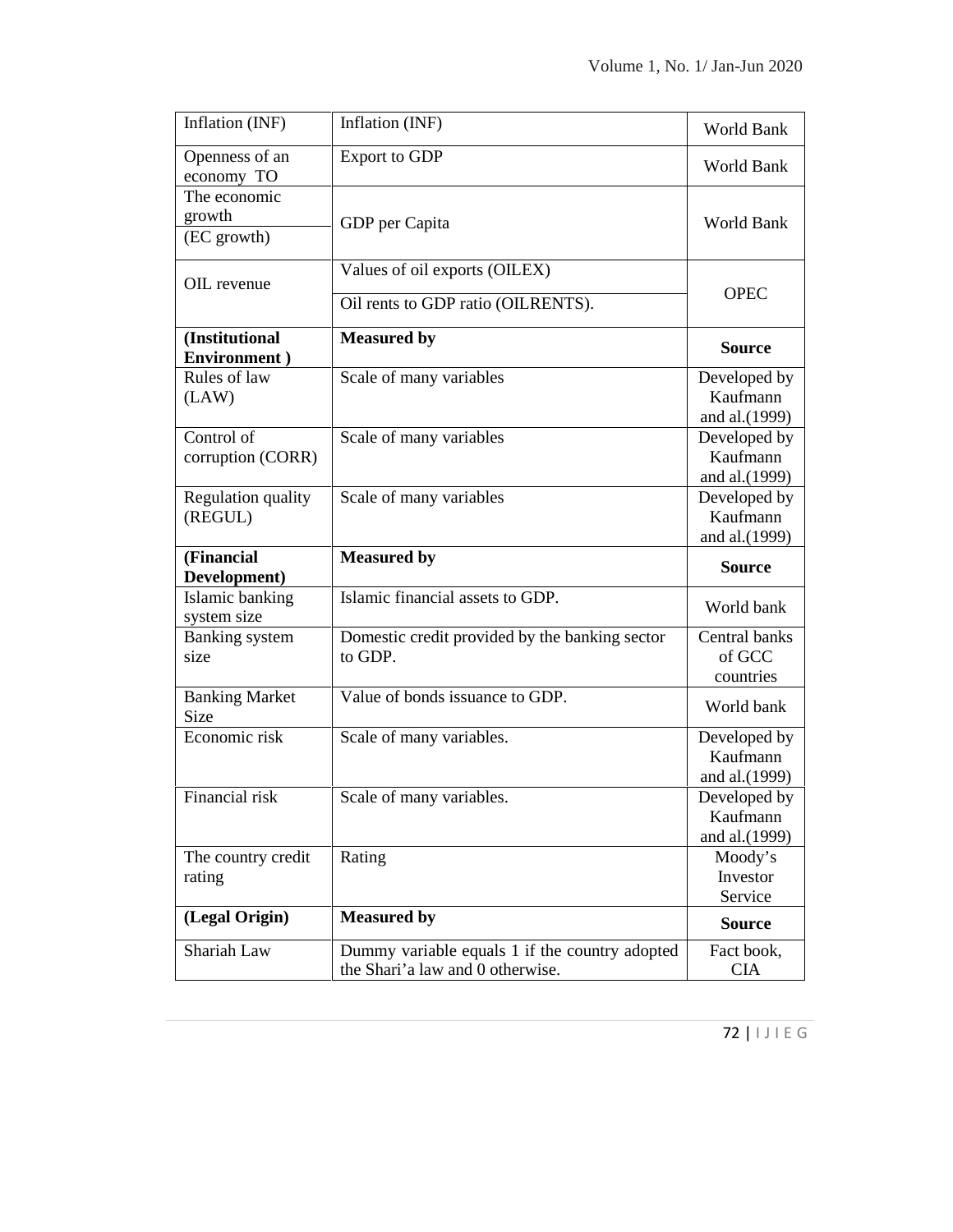| Mixed Shariah<br>Law/Common Law   | Dummy variable equals 1 if the country adopted<br>a mixed Law from the French Civil law and                                          | Fact book,<br>CIA.    |
|-----------------------------------|--------------------------------------------------------------------------------------------------------------------------------------|-----------------------|
|                                   | Shari'a law and 0 otherwise.                                                                                                         |                       |
| Mixed Shariah<br>Law/Civil Law    | Dummy variable equals 1 if the country adopted<br>a mixed Law from the French Civil law and<br>Shari'a law and 0 otherwise.          | Fact book,<br>CIA.    |
| (Culture and<br><b>Religion</b> ) | <b>Measured by</b>                                                                                                                   | Source                |
| Ethnic<br>Fractionalization       | Measures the probability that two randomly<br>selected individuals from a given country will<br>not belong to the same ethnic group. | LLSV et al.<br>(1999) |
| <b>Muslim</b>                     | Dummy variable equals one if the country's<br>primary religion is Islam and zero otherwise.                                          | PEW Report            |

Table no. 3 summarizes the results of random and fixed models for our study. In the  $(1<sup>st</sup>)$ columns of the table, we present results just for our basic regression composed of two variables: economic growth and trade openness. The results showed that economic growth measured by GDP per capita has a significant effect on the development of the Sukuk market in GCC countries. As well, trade openness has a positive and significant effect on the development of the Sukuk market. This implies that higher level of natural openness, the higher level of access to external funding and the greater the development of the local Sukuk market. This is contrary to the finding of (Radzewicz-Beeck, 2009) on the development of the bond market in sub-Saharan Africa (Gazdar, 2012) on the development of Sukuk market in GCC countries and consistent with the finding of(Luigi, 2001); (Luengnaruemitchai, 2004)on the development of the bond market in Asia.

The level of the population does not appear a non-significant determinant to the development of the Sukuk market. The economic size is positively related to Sukuk market development. This is consistent with the finding(Luengnaruemitchai, 2004), (Radzewicz-Beeck, 2009)and(Gazdar, 2012). Bigger economy has a strong potential to develop their Sukuk market.

To investigate the effect of Economic instability on the development of Sukuk market, we introduced current inflation in the model (column  $4<sup>th</sup>$ ). The results show that inflation does not seem to have a strong effect on the development of Sukuk market in general. Besides, column  $(5<sup>th</sup>)$  of our regression table no.3 shows that the interest rate has a negative but not significant effect on the amount of the Sukuk issued. This finding is inconsistent with the finding of(Radzewicz-Beeck, 2009).

market, two<br>how that our<br>market. This<br>73 |  $| J | E G$ In order to test the importance of the oil sector in developing the Sukuk market, two indicators of oil revenues are considered which are described above. Results show that our two oil indicators don't have any significant effect on the development of Sukuk market. This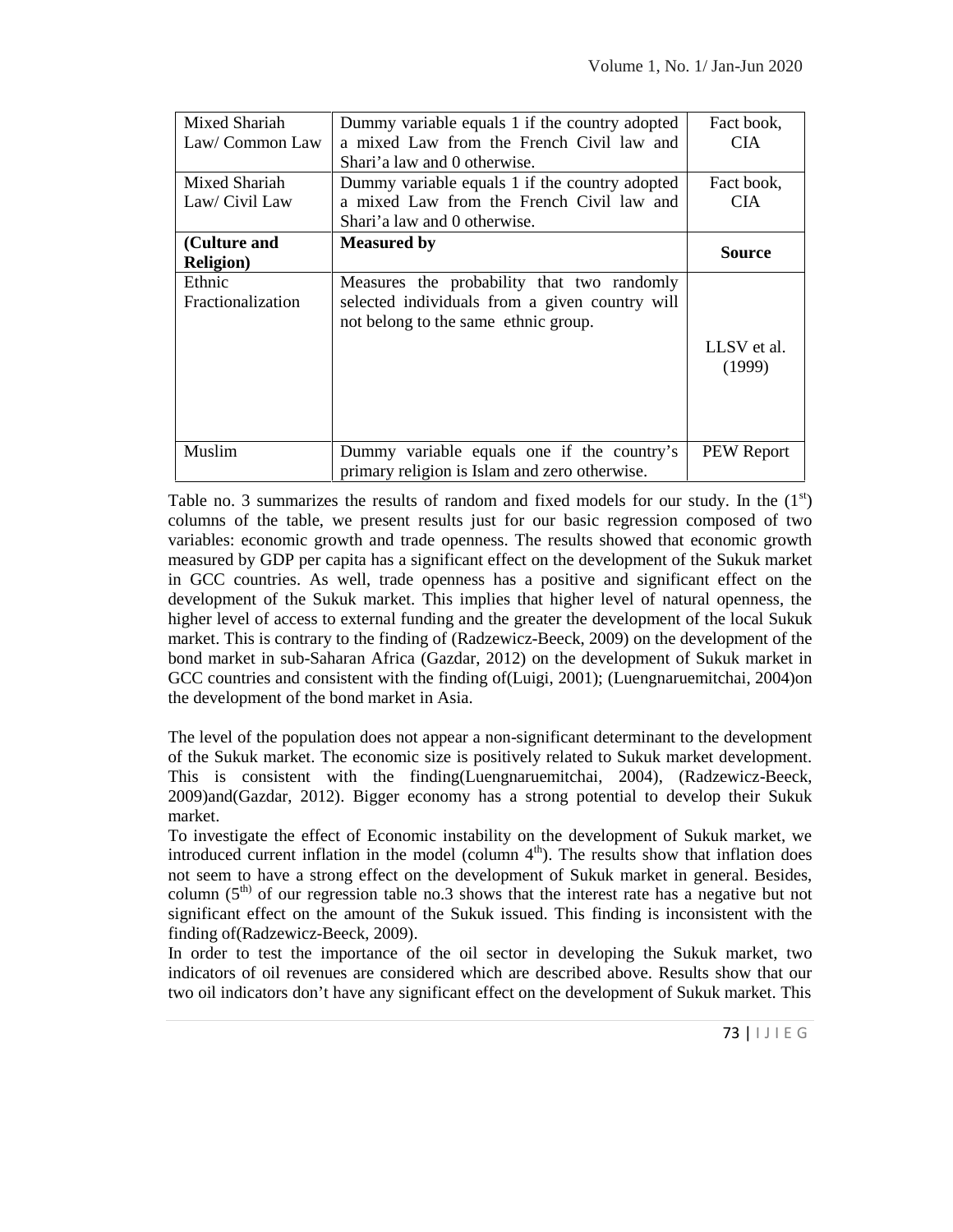is contrary to the finding of(Gazdar, 2012)**,** where they found a positive and significant effect between oil revenues and Sukuk market development in GCC countries.

| $Y = Sukuk/GDP$                                                                   |             |             |             |  |
|-----------------------------------------------------------------------------------|-------------|-------------|-------------|--|
|                                                                                   | Panel no.1  | Panel no.2  | Panel no.3  |  |
| EC growth                                                                         | 0.003       | 0.073       | $-0.003$    |  |
|                                                                                   | $(2.13**)$  | $(1.95**)$  | $(1.88*)$   |  |
|                                                                                   | 0.077       | $-0.217$    | 0.079       |  |
| TO                                                                                | $(5.47***)$ | $(3.70***)$ | $(5.60***)$ |  |
| Global financial                                                                  |             | $-0.036$    |             |  |
| crisis                                                                            |             | $(2.21**)$  |             |  |
| Dubai Sukuk crisis                                                                |             |             | 0.022       |  |
|                                                                                   |             |             | $-1.25$     |  |
| <b>CST</b>                                                                        | 0.009       | $-0.66$     | $-0.08$     |  |
|                                                                                   | $-0.36$     | $-1.39$     | $-0.08$     |  |
| R <sub>2</sub>                                                                    | 0.3841      | 0.1442      | 0.4014      |  |
| Hausman                                                                           | <b>RE</b>   | RE          | RE          |  |
| Note: Panel estimations of 10 countries. Y is the dependent variable.             |             |             |             |  |
| H-statistics correspond to Hausman test between fixed (FE) and random (RE) effect |             |             |             |  |
| specifications.                                                                   |             |             |             |  |
| The statistics for the cool fisications in property of a                          |             |             |             |  |

Table no.4: Financial Crisis and Sukuk Market Development:

T-statistics for the coefficient are in parenthesis

\*\*\* significant at 1%, \*\* significant at 5% and\* significant at 10%.

The financial crisis has a positive and negative effect on the development of the *Sukuk* market since the amount of *Sukuk* issued in this year has declined considerably. However, the Dubai debt crisis has no significant effect on the development of *Sukuk* market.

|                |            |            |           | $\mathbf{r}$ = Sukuk /GDP |            |                                         |             |
|----------------|------------|------------|-----------|---------------------------|------------|-----------------------------------------|-------------|
|                | Panel      | Panel      | Panel     | Panel                     | Panel      | Panel                                   | Panel       |
|                | no.1       | no.2       | no.3      | no.4                      | no.5       | $\mathbf{n}\mathbf{o} \cdot \mathbf{6}$ | no.7        |
|                | 0.003      | 0.006      | 0.053     | 0.007                     | 0.009      | 0.003                                   | 0.0035      |
| EC             | $(2.13**)$ | $(3.67***$ | $(1.72*)$ | $-0.76$                   | $-0.69$    | $(2.14**)$                              | $(2.15**)$  |
| Growth         |            |            |           |                           |            |                                         |             |
|                | 0.077      | 0.106      | $-0.109$  | 0.0822                    | 0.063      | 0.076                                   | 0.075       |
| TO             | $(5.47***$ | $(7.03***$ | $(2.15**$ | $(6.23***$                | $(3.87***$ | $(5.28***$                              | $(4.97***)$ |
|                |            |            |           |                           |            |                                         |             |
| Islamic        |            | 0.009      |           |                           | ۰          | ٠                                       | ۰.          |
| Finance        |            | $-1.02$    |           |                           |            |                                         |             |
| Size           |            |            |           |                           |            |                                         |             |
| <b>Banking</b> |            |            | $-0.068$  |                           |            | ۰                                       |             |
| Size           | ۰          |            | $-1.02$   |                           | ۰          | ۰                                       |             |
| Bond           | ۰          | ۰          | ۰         | 0.389                     | ۰          | ۰                                       | ۰           |
|                |            |            |           |                           |            |                                         |             |
|                |            |            |           |                           |            |                                         | 74   IJIEG  |
|                |            |            |           |                           |            |                                         |             |
|                |            |            |           |                           |            |                                         |             |

Table no.5: Financial System and Sukuk Market Development **Y= Sukuk /GDP**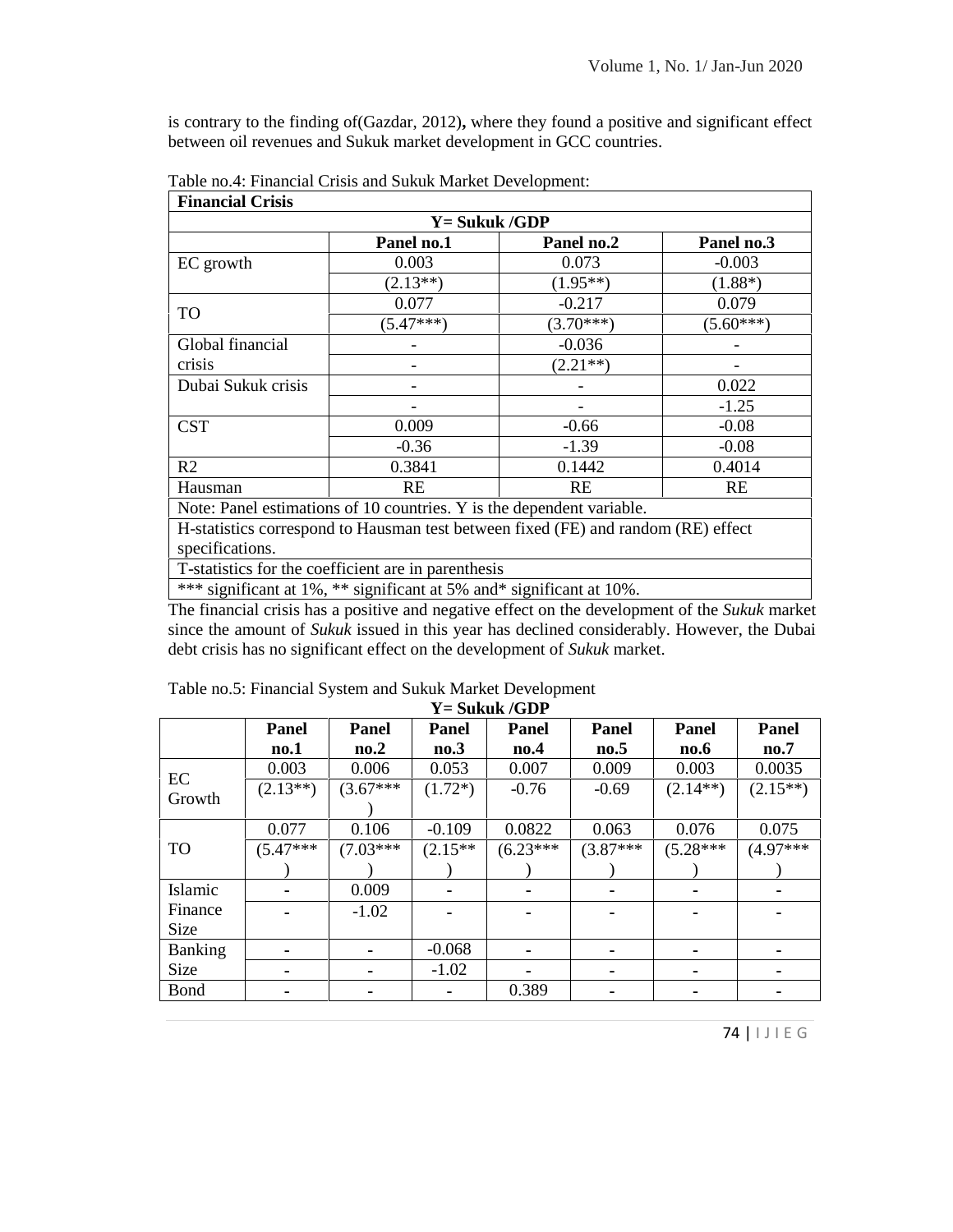| 0.002<br>Credit<br>Rating<br>$-0.41$<br>Economi<br>$-0.005$<br>۰<br>c Risk<br>$-0.33$<br>Rating |  |
|-------------------------------------------------------------------------------------------------|--|
|                                                                                                 |  |
|                                                                                                 |  |
|                                                                                                 |  |
|                                                                                                 |  |
|                                                                                                 |  |
| Financial<br>$-0.0004$                                                                          |  |
| Risk<br>$-0.47$                                                                                 |  |
| Rating                                                                                          |  |
| 0.009<br>0.024<br>$-0.488$<br>0.068<br>0.119<br>0.011<br>0.016                                  |  |
| <b>CST</b><br>$-0.36$<br>$-0.89$<br>$-1.29$<br>$-0.39$<br>$-0.54$<br>$-0.44$<br>$-0.54$         |  |
| R <sub>2</sub><br>.1904<br>0.6138<br>0.3841<br>0.559<br>0.3853<br>0.3866<br>0.666               |  |
| RE<br>Hausman<br>RE<br>RE<br>RE<br>RE<br><b>RE</b><br>RE                                        |  |
| Note: Panel estimations of 10 countries. Y is the dependent variable.                           |  |
| H-statistics correspond to Hausman test between fixed (FE) and random (RE) effect               |  |
| specifications.                                                                                 |  |
| H-statistics correspond to Hausman test between fixed (FE) and random (RE) effect               |  |
| specifications.                                                                                 |  |
| T-statistics for the coefficient are in parenthesis                                             |  |
| *** significant at 1%, ** significant at 5% and* significant at 10%.                            |  |

We now report the impact of the financial system in general and the Islamic financial system in particular on the *Sukuk* market development. The results of the panel data estimations are reported in Table no.5. As seen, Islamic banking size and whole banking size have no significant effect on the development of *Sukuk*. Moreover, bond market has a significant and positive impact on the development of *Sukuk* market. Hence it appears that conventional bond market and *Sukuk* market are complements rather than substitutes. The country credit rating in general has no effect on the development of *Sukuk* market.

| Table no.6: Institutional Determinants of Sukuk Market Development: |  |
|---------------------------------------------------------------------|--|
| $V =$ Calcule $\ell$ OD                                             |  |

| $\mathbf{r}$ = Sukuk /GDP |             |             |             |             |  |
|---------------------------|-------------|-------------|-------------|-------------|--|
|                           | Panel no.1  | Panel no.2  | Panel no.3  | Panel no.4  |  |
|                           | 0.003       | 0.003       | 0.004       | 0.002       |  |
| EC growth                 | $(2.13**)$  | $(2.40***)$ | $(2.56***)$ | $(1.66*)$   |  |
| <b>TO</b>                 | 0.077       | 0.069       | 0.081       | 0.082       |  |
|                           | $(5.47***)$ | $(4.74***)$ | $(5.73***)$ | $(5.21***)$ |  |
| <b>LAW</b>                |             | 0.148       |             |             |  |
|                           |             | $(1.86*)$   |             |             |  |
| <b>CCORR</b>              |             |             | 0.128       |             |  |
|                           |             |             | $(1.73*)$   |             |  |
| <b>REGUL</b>              |             |             |             | $-0.052$    |  |
|                           |             |             |             | $-0.67$     |  |
| <b>CST</b>                | 0.009       | $-0.078$    | $-0.069$    | 0.031       |  |
|                           | $-0.36$     | $-1.44$     | $-1.27$     | $-0.34$     |  |
|                           |             |             |             |             |  |
|                           |             |             |             | 75   IJIEG  |  |
|                           |             |             |             |             |  |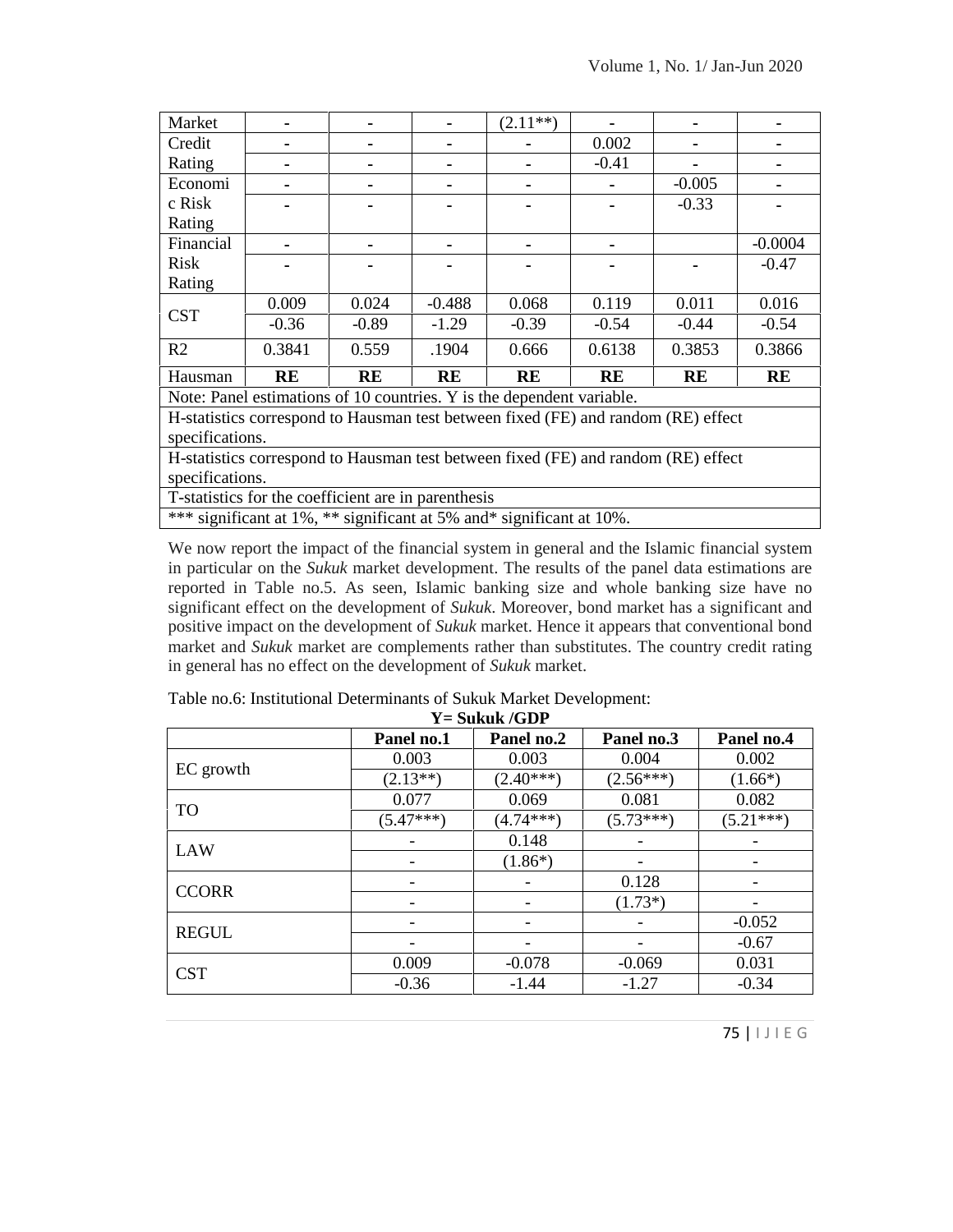| R <sub>2</sub>                                                                    | 0.3841 | 0.4213    | 0.4129    | 0.3891 |  |
|-----------------------------------------------------------------------------------|--------|-----------|-----------|--------|--|
| Hausman                                                                           | RE.    | <b>RE</b> | <b>RE</b> | RE.    |  |
| Note: Panel estimations of 10 countries. Y is the dependent variable.             |        |           |           |        |  |
| H-statistics correspond to Hausman test between fixed (FE) and random (RE) effect |        |           |           |        |  |
| specifications.                                                                   |        |           |           |        |  |
| T-statistics for the coefficient are in parenthesis                               |        |           |           |        |  |
| *** significant at 1%, ** significant at 5% and* significant at 10%.              |        |           |           |        |  |

The next step to conduct in this paper is to examine the effect of institutional quality on *Sukuk* market development. Therefore, we add 3 institutional indicators to our baseline regression. In column  $(2^{nd})$  of table no.6, we investigated on the impact of rule of law on the growth of the Sukuk market. Our results show that rule of law is a positive and significant determinant of *Sukuk* market growth. Column (3rd) of Table no.6 represents the control of corruption index added to our baseline regression. This variable has a positive and a significant effect on the development of *Sukuk* market. In column  $(4<sup>th</sup>)$  regulation quality is introduced in our model. Regulatory quality has no significant effect on the development of *Sukuk* market in general and in the growth.

Table no.7: Legal Origin and Sukuk Market Development: **Y= Sukuk /GDP**

|                                                                                   | Panel no.1  | Panel no.2  | Panel no.3  | Panel no.4  |
|-----------------------------------------------------------------------------------|-------------|-------------|-------------|-------------|
|                                                                                   | 0.003       | 0.002       | $-0.006$    | 0.003       |
| EC growth                                                                         | $(2.13**)$  | $-1.59$     | $(1,62*)$   | $(2.13**)$  |
|                                                                                   | 0.077       | 0.0765      | 0.075       | 0.077       |
| TO                                                                                | $(5.47***)$ | $(5.41***)$ | $(5.32***)$ | $(5.47***)$ |
| Shariah Law                                                                       |             | 0.023       |             |             |
|                                                                                   |             | $(1.67*)$   |             |             |
| Mixed Shariah                                                                     |             |             | 0.025       |             |
| Law/Common Law                                                                    |             |             | $(1.71*)$   |             |
| Mixed Shariah Law/ Civil                                                          |             |             |             | 0.32        |
| Law                                                                               |             |             |             | $-0.69$     |
| <b>CST</b>                                                                        | 0.009       | 0.0005      | $-0.018$    | 0.009       |
|                                                                                   | $-0.36$     | $-0.21$     | $-0.53$     | $-0.36$     |
| $R^2$                                                                             | 0.3841      | 0.3988      | 0.4003      | 0.3841      |
| Hausman                                                                           | RE          | RE          | RE          | RE          |
| Note: Panel estimations of 10 countries. Y is the dependent variable.             |             |             |             |             |
| H-statistics correspond to Hausman test between fixed (FE) and random (RE) effect |             |             |             |             |
| specifications.                                                                   |             |             |             |             |
| T-statistics for the coefficient are in parenthesis                               |             |             |             |             |
| *** Significant at 1%, ** significant at 5% and* significant at 10%.              |             |             |             |             |

 $\left[ \begin{array}{c} 1 \text{ in the } (3) \\ \text{indicator of} \\ 2 \text{ in the } (3) \\ \text{one can be} \\ 76 \mid 1 \mid 1 \in G \end{array} \right]$ Table no.7 shows how *Sukuk* development differs according to legal families. In the (3<sup>rd</sup>) column of Table no.7, we present results when we introduce Shari'a Law as an indicator of legal families. Our findings confirm the theoretical expectations. In fact, Shari'a Law has a positive and a significant effect on *Sukuk* market development. This outcome can be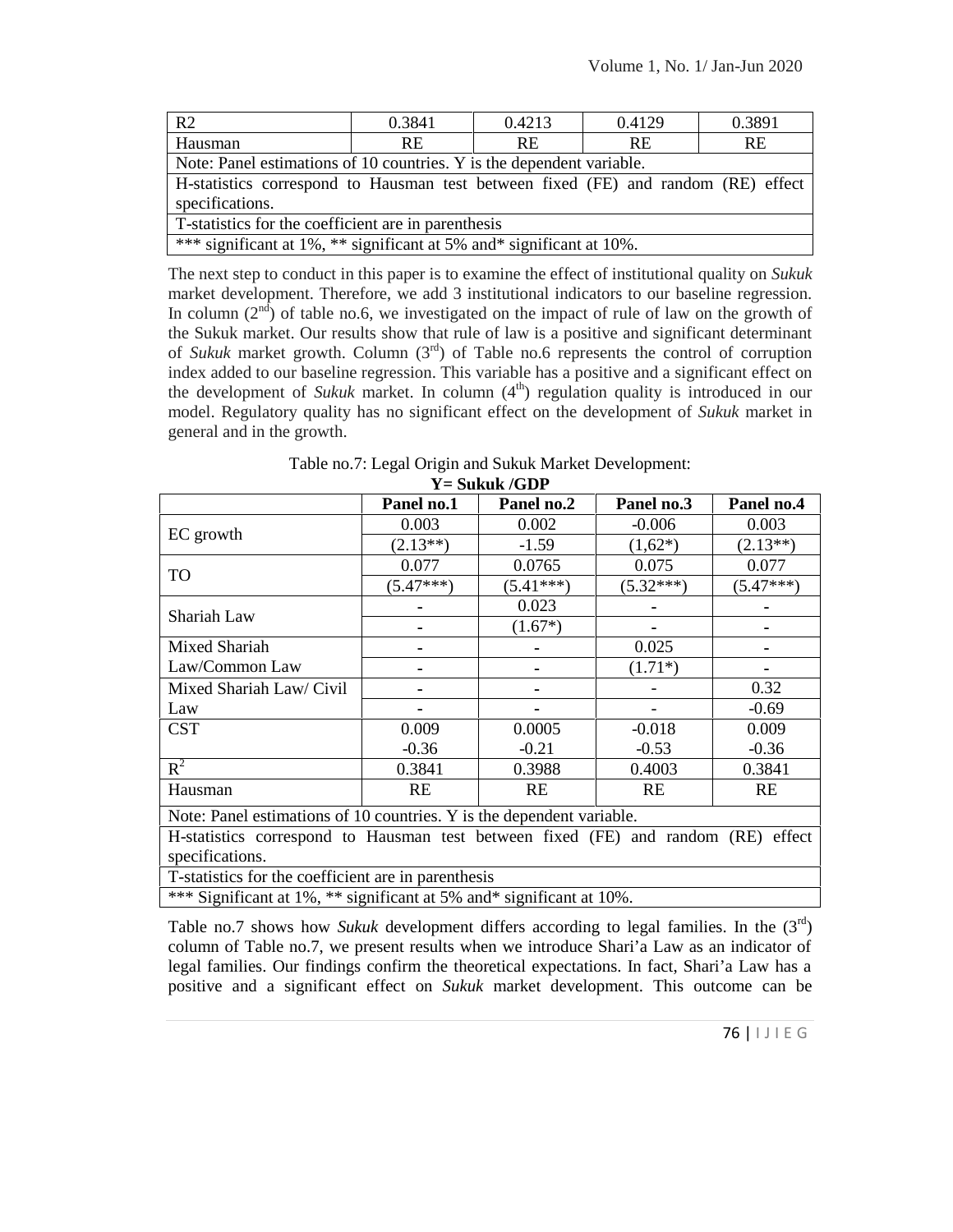explained by the fact that Shari'a Law is the principal source of Islamic finance, hence government adopting Shari'a legal system are more interested to develop the Islamic finance industry. In column  $(4<sup>th</sup>)$  of Table no.7, we introduce our first mixed legal family, which are the Common Law/ Shari'a Law. Our findings show that while the Common Law/ Shari'a law appears a significant determinant of development of *Sukuk* market. In column  $(5<sup>th</sup>)$  Civil Law/ Shari'a Law is introduced as an indicator of mixed legal families. The results indicate that Civil Law/ Shari'a law has no significant effect on *Sukuk* market development.

|                 | 1 – JUNUN / VIVI                                                                  |             |             |
|-----------------|-----------------------------------------------------------------------------------|-------------|-------------|
|                 | Panel no.1                                                                        | Panel no.2  | Panel no.3  |
|                 | 0.003                                                                             | 0.002       | 0.0033      |
| EC growth       | $(2.13**)$                                                                        | $-0.79$     | $(1.85*)$   |
| <b>TO</b>       | 0.077                                                                             | 0.044       | 0.0757      |
|                 | $(5.47***)$                                                                       | $(2.18**)$  | $(5.02***)$ |
|                 |                                                                                   |             | 0.029       |
| Ethnic fraction |                                                                                   |             | $-0.66$     |
| Muslim          |                                                                                   | 0.173       |             |
|                 |                                                                                   | $(2.21***)$ |             |
| <b>CST</b>      | 0.009                                                                             | 0.164       | $-0.002$    |
|                 | $-0.36$                                                                           | $(2.21**)$  | $-0.04$     |
| $R^2$           | 0.3841                                                                            | 0.4352      | 0.39        |
| <b>HAUSMAN</b>  | <b>RE</b>                                                                         | RE.         | <b>RE</b>   |
|                 | Note: Panel estimations of 10 countries. Y is the dependent variable.             |             |             |
|                 | H-statistics correspond to Hausman test between fixed (FE) and random (RE) effect |             |             |
| specifications. |                                                                                   |             |             |
|                 | T-statistics for the coefficient are in parenthesis.                              |             |             |

Table no.8: The Effect of Culture and Religion on Sukuk Market Development:

**Y= Sukuk /GDP**

\*\*\* Significant at 1%, \*\* significant at 5% and \* significant at 10%.

Table no.8: The Effect of Culture and Religion on Sukuk Market Development:

The next step to conduct in this paper is to inspect the effect of ethnic and religion on *Sukuk* market development. So, we add 2 indicators to our baseline regression. In column  $(2<sup>nd</sup>)$  of Table no.8, we investigated on the impact of percentage of Muslim religion on the *Sukuk* market development. Our results show that this indicator is a positive and important determinant of *Sukuk* market growth. Column (3rd) of Table no.8 represents the ethnic fractionalizing variable added to our baseline regression. This variable does not appear a significant determinant for the growth of *Sukuk* market.

#### **5.3.Does Economic Factors Influence the Construction of certain Structures of Sukuk?**

<sup>77</sup> <sup>|</sup> I J I E G Subsequently, we suggest to investigate the determinants of *Sukuk* structures and to see if Economic factors way the development of some structures of *Sukuk*. We suggest studying the most issued *Sukuk* structures as describes in section 5.1 namely (*Ijarah, Murabaha andMusharaka*). Additionally, we propose including only the most important dependents variables as we have detected before. Table no.9 presents regression results describing the effect of Economic factors on the development of some *Sukuk* structures. Trade openness and GDP per capita have a positive and important on the development of the three *Sukuk*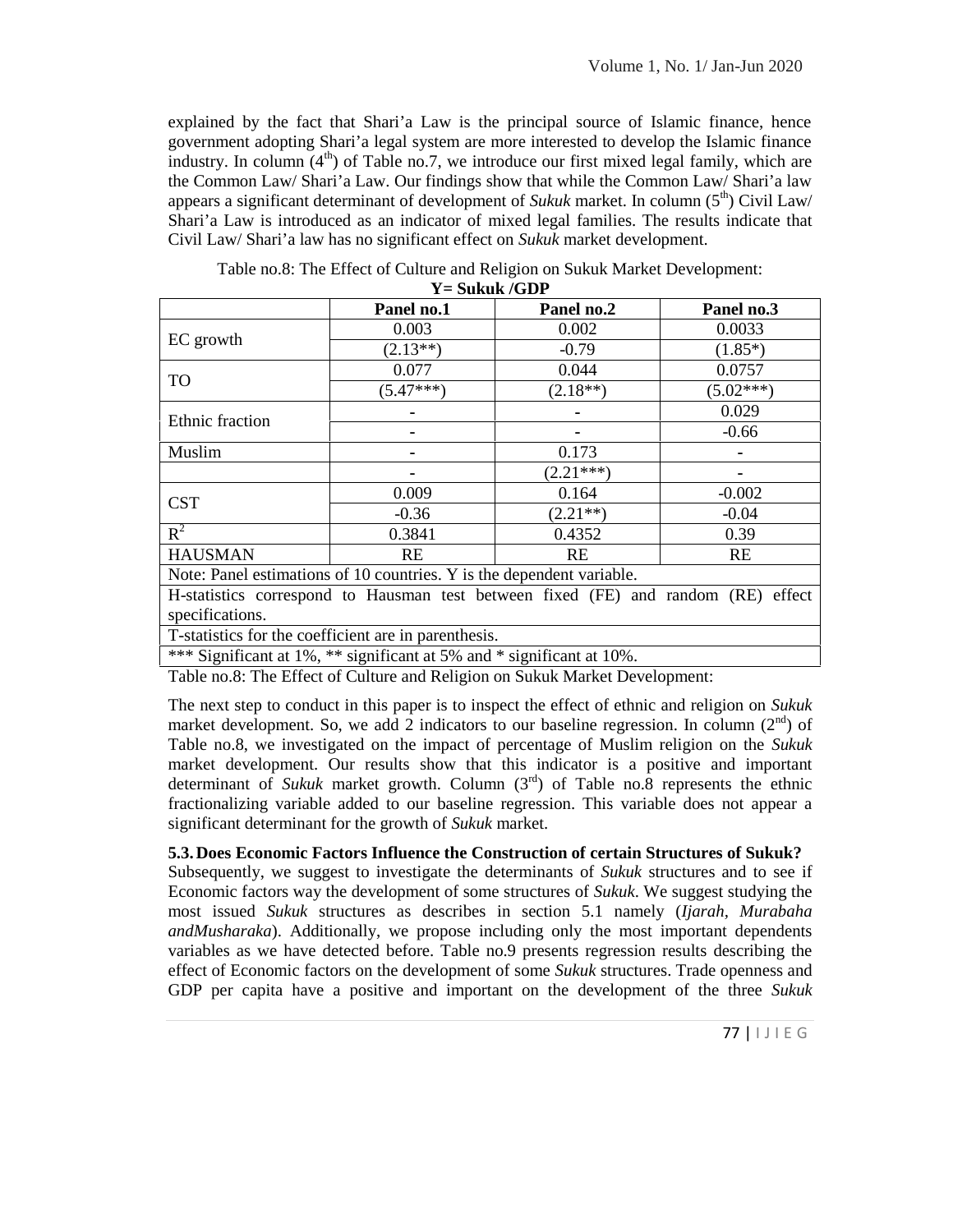structures namely: *Ijara Sukuk, Murabaha Sukuk* and *Musharaka Sukuk*. Though, the effect of other variables on the development of certain Sukuk structures appears indefinite.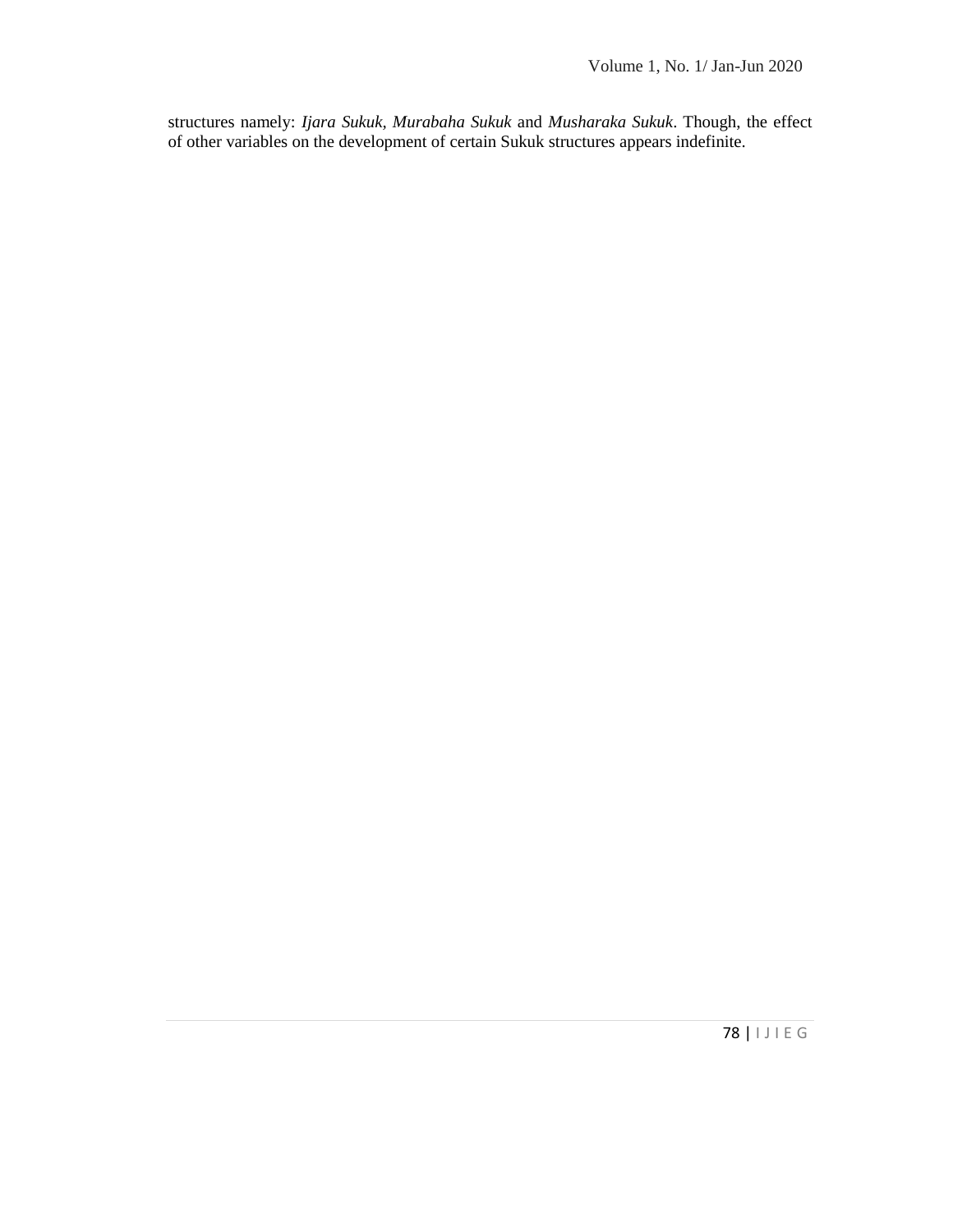|                   |                         |                                                                |                        |                                  |                        |                                         |                                      |                                                   | Table no.9: Factors of Determinant of Sukuk Structure |                             |                        |                                  |                |                            |                         |                                                       |                        |                                      |                      |                                  |                            |
|-------------------|-------------------------|----------------------------------------------------------------|------------------------|----------------------------------|------------------------|-----------------------------------------|--------------------------------------|---------------------------------------------------|-------------------------------------------------------|-----------------------------|------------------------|----------------------------------|----------------|----------------------------|-------------------------|-------------------------------------------------------|------------------------|--------------------------------------|----------------------|----------------------------------|----------------------------|
|                   | Y = Murabaha Sukuk /GDP |                                                                |                        |                                  |                        |                                         | Y=Ijara Sukuk/GDP                    |                                                   |                                                       |                             |                        |                                  |                |                            | Y = Musharaka Sukuk/GDP |                                                       |                        |                                      |                      |                                  |                            |
|                   | Pan<br>el <sub>1</sub>  | Pa<br>nel<br>$\overline{2}$                                    | Pan<br>el <sub>3</sub> | Pan<br>el <sub>4</sub>           | Pan<br>el <sub>5</sub> | Pan<br>el 6                             | Pa<br>ne<br>17                       | Pa<br>nel<br>$\mathbf{1}$                         | Pan<br>el <sub>2</sub>                                | Pa<br>nel<br>3 <sup>1</sup> | Pan<br>el <sub>4</sub> | Pan<br>el <sub>5</sub>           | Pa<br>nel<br>6 | Pan<br>el 7                | Pan<br>el <sub>1</sub>  | Pan<br>el <sub>2</sub>                                | Pan<br>el <sub>3</sub> | Pa<br>nel<br>$\overline{\mathbf{4}}$ | Pan<br>el 5          | Pan<br>el 6                      | Pan<br>el 7                |
| EC                | 0.00<br>$\overline{2}$  | 0.0<br>02                                                      | 0.00<br>$\overline{2}$ | 0.00<br>$\overline{7}$           | 0.00<br>$\sqrt{2}$     | $\mathcal{L}$<br>0.00<br>$\overline{2}$ | 0.<br>$00\,$<br>$\overline{2}$       | 0.0<br>03                                         | 0.00<br>5                                             | 0.0<br>003                  | 0.00<br>3              | 0.00<br>5                        | $\overline{0}$ | $0.00\,$<br>$\overline{4}$ | 0.00<br>$\mathbf{1}$    | 0.00<br>$\mathbf{1}$                                  | 0.00<br>$\mathbf{1}$   | 0.0<br>03                            | 0.00<br>$\mathbf{1}$ | $\equiv$<br>0.00<br>$\mathbf{1}$ | $\mathbb{L}$<br>0.00<br>01 |
| Gro<br>wth        | (1.7)<br>$1^*)$         | $\blacksquare$<br>1.4<br>4                                     | (1.6)<br>$4*)$         | $\overline{\phantom{a}}$<br>1.11 | (2.1)<br>$2**$         | (1.6)<br>$0^*)$                         | $\equiv$<br>1.<br>16                 | $\overline{\phantom{a}}$<br>0.4<br>$\overline{4}$ | (4.2)<br>$1***$                                       | 0.4                         | 0.25                   | 0.78                             | 0.1            | 0.51                       | $\blacksquare$<br>0.53  | $-0.2$                                                | 0.44                   | $\overline{\phantom{a}}$<br>0.6<br>9 | (2.5)<br>$3**$       | $\overline{a}$<br>0.33           | 0.32                       |
| <b>TO</b>         | 0.02<br>3               | 0.0<br>21                                                      | 0.02<br>$\overline{3}$ | 0.00<br>$\overline{c}$           | 0.02<br>$\overline{7}$ | 0.02<br>$\overline{4}$                  | 0.<br>01<br>$\overline{4}$           | 0.0<br>15                                         | 0.01<br>38                                            | 0.0<br>14                   | 0.04                   | $0.00\,$<br>$\overline{3}$       | 0.0<br>13      | 0.01<br>9                  | 0.01<br>$\overline{2}$  | 0.01                                                  | 0.02                   | 0.0<br>$\mathbf{1}$                  | 0.01<br>5            | 0.02                             | 0.01<br>$\overline{4}$     |
|                   | (2.6)<br>$6***$         | (1.<br>$53*$                                                   | (2.5)<br>$6***$        | (2.2)<br>$5***$                  | (2.8)<br>$***$         | (2.6)<br>$2***$                         | $\overline{\phantom{a}}$<br>0.<br>95 | (1.<br>92*                                        | 1.44                                                  | (1.<br>85*                  | (2.9)<br>***           | $\overline{\phantom{0}}$<br>0.45 | (1.<br>$76*$   | (1.7)<br>$0^*)$            | (3.8)<br>$3***$         | (2.9)<br>$4***$                                       | (3.6)<br>$3***$        | (2.<br>$08*$                         | (5.0)<br>$5***$      | (3.7)<br>$5***$                  | (2.5)<br>$8**$             |
|                   | <b>Economic Factors</b> |                                                                |                        |                                  |                        |                                         |                                      |                                                   |                                                       |                             |                        |                                  |                |                            |                         |                                                       |                        |                                      |                      |                                  |                            |
| <b>POP</b>        |                         | 0.0<br>01<br>$\overline{\phantom{a}}$<br>0.6<br>$\overline{2}$ |                        |                                  |                        |                                         |                                      |                                                   | 0.00<br>$\overline{\mathbf{4}}$<br>(4.0)<br>8***      |                             |                        |                                  |                |                            |                         | $\overline{0}$<br>$\overline{\phantom{a}}$<br>0.38    |                        |                                      |                      |                                  |                            |
| EC<br><b>Size</b> |                         | 0.0<br>5<br>$\overline{\phantom{a}}$<br>0.4<br>9               |                        |                                  |                        |                                         |                                      |                                                   | 0.1<br>(2.2)<br>$0^{**}$                              |                             |                        |                                  |                |                            |                         | 0.03<br>$\overline{4}$<br>$\bar{\phantom{a}}$<br>0.88 |                        |                                      |                      |                                  |                            |
|                   |                         |                                                                |                        |                                  |                        |                                         |                                      |                                                   |                                                       |                             |                        |                                  |                |                            |                         |                                                       |                        |                                      |                      |                                  |                            |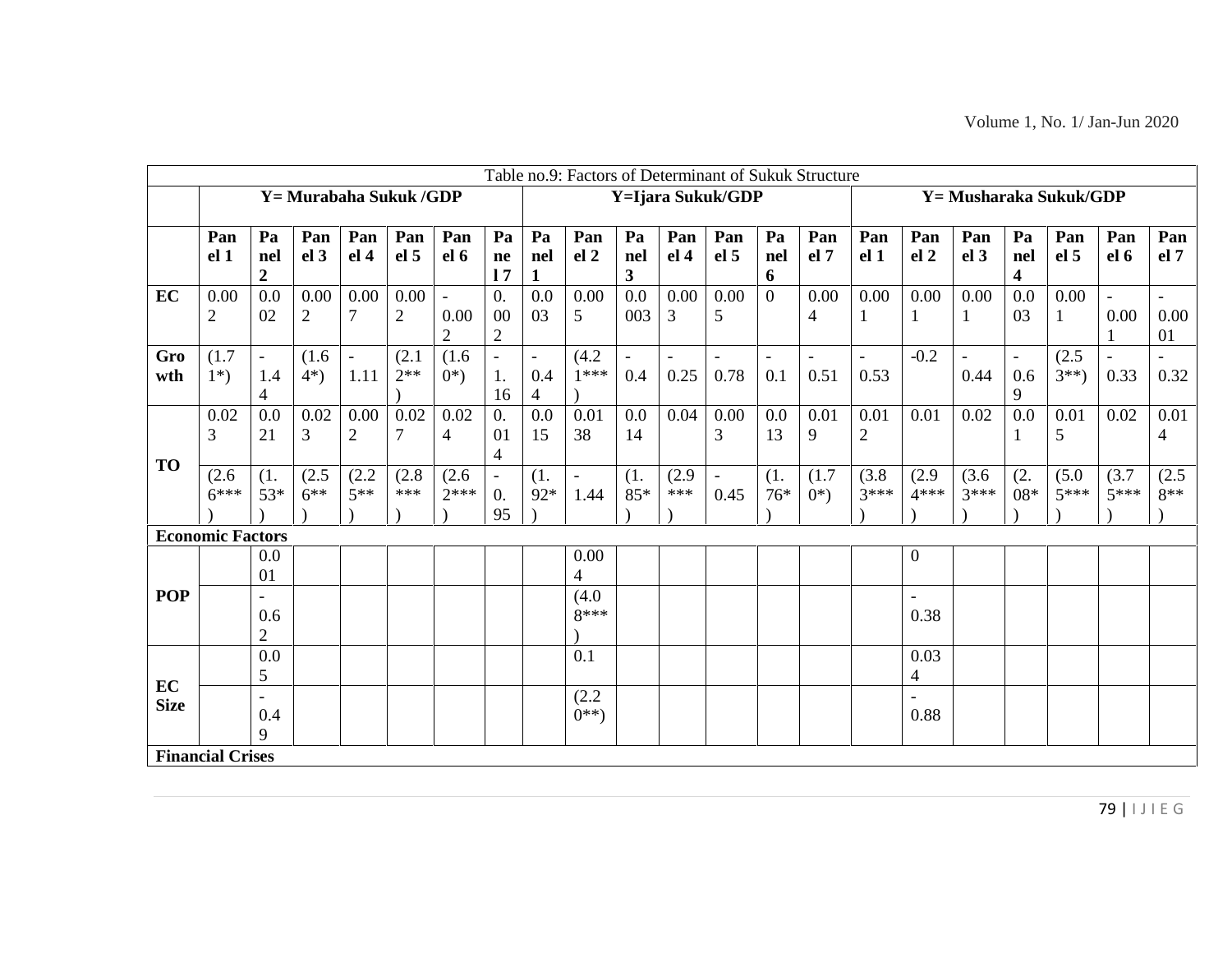| Glo<br>bal                | $\sim$<br>$0.00\,$<br>$\overline{4}$ |                          |                                                    |                                                        | $0.0\,$<br>$02\,$                         |                              |                                                     |  | 0.00<br>$\overline{4}$ |                                     |                                     |                                  |  |
|---------------------------|--------------------------------------|--------------------------|----------------------------------------------------|--------------------------------------------------------|-------------------------------------------|------------------------------|-----------------------------------------------------|--|------------------------|-------------------------------------|-------------------------------------|----------------------------------|--|
| Fina<br>ncial             | (1.5)<br>$4*)$                       |                          |                                                    |                                                        | $\mathbb{L}$<br>$0.2\,$<br>$\overline{7}$ |                              |                                                     |  | $\equiv$<br>1.04       |                                     |                                     |                                  |  |
|                           | <b>Financial Market</b>              |                          |                                                    |                                                        |                                           |                              |                                                     |  |                        |                                     |                                     |                                  |  |
| Bon                       |                                      | $0.01\,$<br>$\mathbf{1}$ |                                                    |                                                        |                                           | $0.10\,$<br>$\boldsymbol{7}$ |                                                     |  |                        | $0.0\,$<br>$6\,$                    |                                     |                                  |  |
| $\mathbf d$<br>Mar<br>ket |                                      | $\equiv$<br>0.94         |                                                    |                                                        |                                           | $\Box$<br>0.55               |                                                     |  |                        | $\Box$<br>$0.8\,$<br>$\overline{2}$ |                                     |                                  |  |
|                           | <b>Institution Quality</b>           |                          |                                                    |                                                        |                                           |                              |                                                     |  |                        |                                     |                                     |                                  |  |
|                           |                                      |                          | $\overline{\phantom{a}}$<br>0.12<br>$\overline{7}$ |                                                        |                                           |                              | 0.19                                                |  |                        |                                     | $0.00\,$<br>5                       |                                  |  |
| Law                       |                                      |                          | $\mathbb{L}^{\mathbb{N}}$<br>0.25                  |                                                        |                                           |                              | (5.2)<br>$0***$                                     |  |                        |                                     | $\overline{\phantom{a}}$<br>0.35    |                                  |  |
| CC                        |                                      |                          | $0.07\,$<br>$\overline{4}$                         |                                                        |                                           |                              | 0.03<br>$\overline{9}$                              |  |                        |                                     | $\overline{0.08}$<br>$\overline{4}$ |                                  |  |
| OR<br>$\mathbf R$         |                                      |                          | (1.6)<br>$0^*)$                                    |                                                        |                                           |                              | $\equiv$<br>1.12                                    |  |                        |                                     | (3.7)<br>$3***$                     |                                  |  |
|                           | <b>Legal Origin</b>                  |                          |                                                    |                                                        |                                           |                              |                                                     |  |                        |                                     |                                     |                                  |  |
| <b>Shar</b>               |                                      |                          |                                                    | $\overline{\phantom{a}}$<br>$0.00\,$<br>$\overline{2}$ |                                           |                              | $\overline{\phantom{a}}$<br>$0.0\,$<br>$\mathbf{1}$ |  |                        |                                     |                                     | $\overline{\phantom{a}}$<br>0.03 |  |
| iah<br>Law                |                                      |                          |                                                    | $\mathbb{L}$<br>0.14                                   |                                           |                              | $\overline{\phantom{a}}$<br>$1.5\,$<br>9            |  |                        |                                     |                                     | $\equiv$<br>0.62                 |  |
|                           |                                      |                          |                                                    |                                                        |                                           |                              |                                                     |  |                        |                                     |                                     | 80   IJIE G                      |  |

Volume 1, No. 1/ Jan-Jun 2020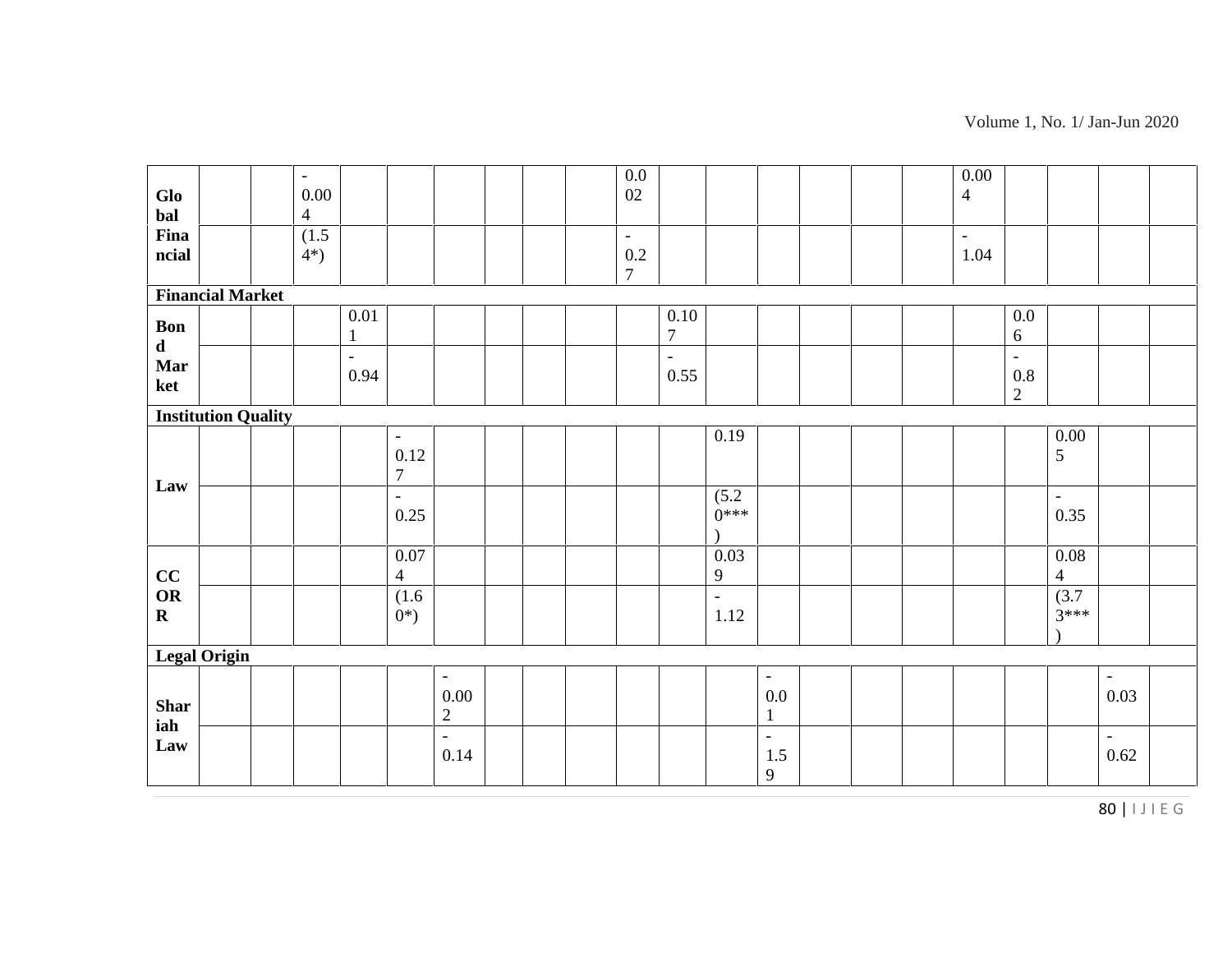Volume 1, No. 1/ Jan-Jun 2020

|            |                        |                                 | <b>Culture and Religion Factor</b> |           |                                    |                                                                                                                           |                                                    |                                 |           |                            |           |                        |           |                                       |                                  |                                                                                                                                         |                      |                                      |                                  |                                  |                                  |
|------------|------------------------|---------------------------------|------------------------------------|-----------|------------------------------------|---------------------------------------------------------------------------------------------------------------------------|----------------------------------------------------|---------------------------------|-----------|----------------------------|-----------|------------------------|-----------|---------------------------------------|----------------------------------|-----------------------------------------------------------------------------------------------------------------------------------------|----------------------|--------------------------------------|----------------------------------|----------------------------------|----------------------------------|
| Eth        |                        |                                 |                                    |           |                                    |                                                                                                                           | 0.<br>00<br>3                                      |                                 |           |                            |           |                        |           | $\overline{\phantom{0}}$<br>0.05<br>6 |                                  |                                                                                                                                         |                      |                                      |                                  |                                  | 0.03                             |
| nic        |                        |                                 |                                    |           |                                    |                                                                                                                           | $\overline{\phantom{a}}$<br>$\boldsymbol{0}$ .     |                                 |           |                            |           |                        |           | (2.3)<br>$8**$ )                      |                                  |                                                                                                                                         |                      |                                      |                                  |                                  | (1.7)<br>$9*)$                   |
| <b>Mus</b> |                        |                                 |                                    |           |                                    |                                                                                                                           | $\mathbf{1}$<br>$\equiv$<br>0.<br>05               |                                 |           |                            |           |                        |           | $\blacksquare$<br>0.16<br>4           |                                  |                                                                                                                                         |                      |                                      |                                  |                                  | 0.00<br>8                        |
| lim        |                        |                                 |                                    |           |                                    |                                                                                                                           | $\overline{\phantom{a}}$<br>$\overline{0}$ .<br>86 |                                 |           |                            |           |                        |           | (3.4)<br>$Q$ ***                      |                                  |                                                                                                                                         |                      |                                      |                                  |                                  | 0.39                             |
|            | 0.00<br>6              | 0.0<br>28                       | 0.00<br>8                          | 0.01<br>1 | $\equiv$<br>0.03<br>$\overline{2}$ | 0.00<br>6                                                                                                                 | $\overline{0}$ .<br>05<br>5                        | 0.0<br>08                       | 0.12<br>5 | 0.0<br>08                  | 0.01<br>5 | 0.07<br>$\overline{2}$ | 0.0<br>06 | 0.20<br>$\mathfrak{2}$                | 0.00<br>3                        | 0.00<br>6                                                                                                                               | 0.00<br>$\mathbf{2}$ | $\overline{\phantom{a}}$<br>0.0<br>5 | $\overline{\phantom{a}}$<br>0.06 | $\overline{\phantom{a}}$<br>0.03 | 0.03                             |
| <b>CST</b> | $-0.4$                 | $\overline{\phantom{a}}$<br>0.7 | $\overline{a}$<br>0.49             | 0.94      | 0.77                               | 0.38                                                                                                                      | $\overline{\phantom{a}}$<br>0.<br>$\mathbf{1}$     | $\overline{\phantom{a}}$<br>0.6 | 1.44      | $\blacksquare$<br>0.6<br>3 | 0.08      | (2.2)<br>9***          | 0.4<br>8  | (3.7)<br>$5***$                       | $\overline{\phantom{a}}$<br>0.64 | $\blacksquare$<br>0.47                                                                                                                  | 0.36                 | $\overline{\phantom{a}}$<br>0.7<br>8 | (3.7)<br>$3***$                  | $\overline{\phantom{a}}$<br>0.68 | $\overline{\phantom{a}}$<br>1.04 |
| R2         | 0.14<br>$\overline{4}$ | 0.1<br>77                       | 0.14<br>8                          | 0.19<br>3 | 0.17<br>9                          | 0.14<br>$\overline{4}$                                                                                                    | 0.<br>16                                           | 0.1<br>5                        | 0.37      | 0.1<br>6                   | 0.32      | 0.39                   | 0.1<br>1  | 0.25                                  | 0.24                             | 0.28                                                                                                                                    | 0.26                 | 0.2<br>$\mathfrak{2}$                | 0.43                             | 0.25                             | 0.29                             |
|            | specifications.        |                                 |                                    |           |                                    |                                                                                                                           |                                                    |                                 |           |                            |           |                        |           |                                       |                                  | Note: Panel estimations. Y is the dependent variable. H-statistics correspond to Hausman test between fixed (FE) and random (RE) effect |                      |                                      |                                  |                                  |                                  |
|            |                        |                                 |                                    |           |                                    | T-statistics for the coefficient are in parenthesis<br>*** significant at 1%,** significant at 5% and* significant at 10% |                                                    |                                 |           |                            |           |                        |           |                                       |                                  |                                                                                                                                         |                      |                                      |                                  |                                  |                                  |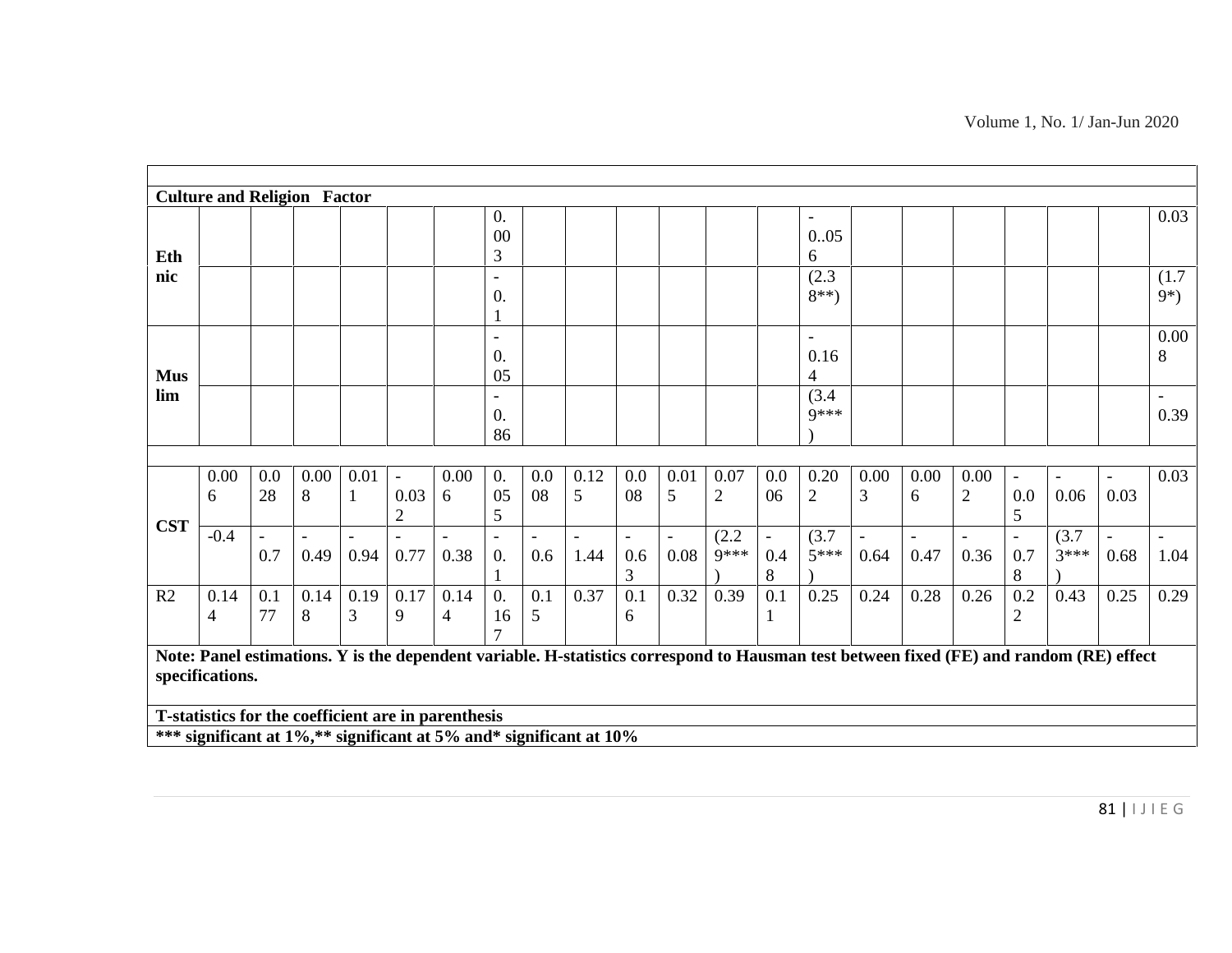### **6. Conclusion**

This study examines on the determinants of the growth of the *Sukuk* market for the period 2003-2012. Overall, the results show that a convergence of many variables drives the development of *Sukuk* market. Economic factors such as GDP per capita, and economic size, have a positive impact on the growth of the *Sukuk* market. Furthermore, trade openness has also a positive effect. This implies that higher level of natural openness, the higher level of access to external funding and the larger the development of the local *Sukuk* market.

The financial crisis has a significant negative effect on the growth of the *Sukuk* market since the amount of *Sukuk* issued in those years has decreased significantly. Though, the Dubai debt crisis has no significant effect on the development of *Sukuk* market.

Furthermore, bond market has a significant, positive impact on the development of *Sukuk* market. Therefore, it appears that conventional bond market and *Sukuk* market are complements rather than substitutes. Regulatory quality has a significant effect on the development of *Sukuk* market. This implies that countries ranking higher in regulation quality have a larger *Sukuk* market. This can be interpreted as efficiency and reliability of regulations. Furthermore, countries adopting a Shariah legal origin and mixed common Law/ Shariah law legal origin, has a developed *Sukuk* market.

This outcome can be explained by the fact that Shari'a Law is the principal source of Islamic finance; hence, governments adopting Shari'a legal system are more interested to develop the Islamic finance industry. As well, the percentage of Muslim has a positive effect on the development of *Sukuk* market. Moreover, trade openness and economic growth have a positive and significant effect on the development of *Murabaha Sukuk*, *Ijara Sukuk*, *and Musharaka Sukuk*.

# **REFERENCES**

Accounting and Auditing Organization for Islamic Financial Institutions (AAOIFI), (2003).

*Investment Sukuk (Shar"iah Standard No. 17),* Accounting and Auditing Organization for Islamic Financial Institutions, Manama, (2003).

- Accounting and Auditing Organization for Islamic Financial Institutions (AAOIFI), (2002)*Investment Sukuk (Shar"iah Standard No. 18),* Accounting and Auditing Organization for Islamic Financial Institutions, Manama,
- Adelegan, & Radzewicz-Beeck, (2009).What Determines Bond Market Development in sub- Saharan Africa? International Monetary fund working paper,
- Ali Said an Rahib Grassa, (2013). The Determinants of Sukuk Market Development: Does Macroeconomic Factors Influence the Construction of Certain Structure of Sukuk,*Journal of Applied Finance and Banking,* Vol. 3, no.05, 251-267